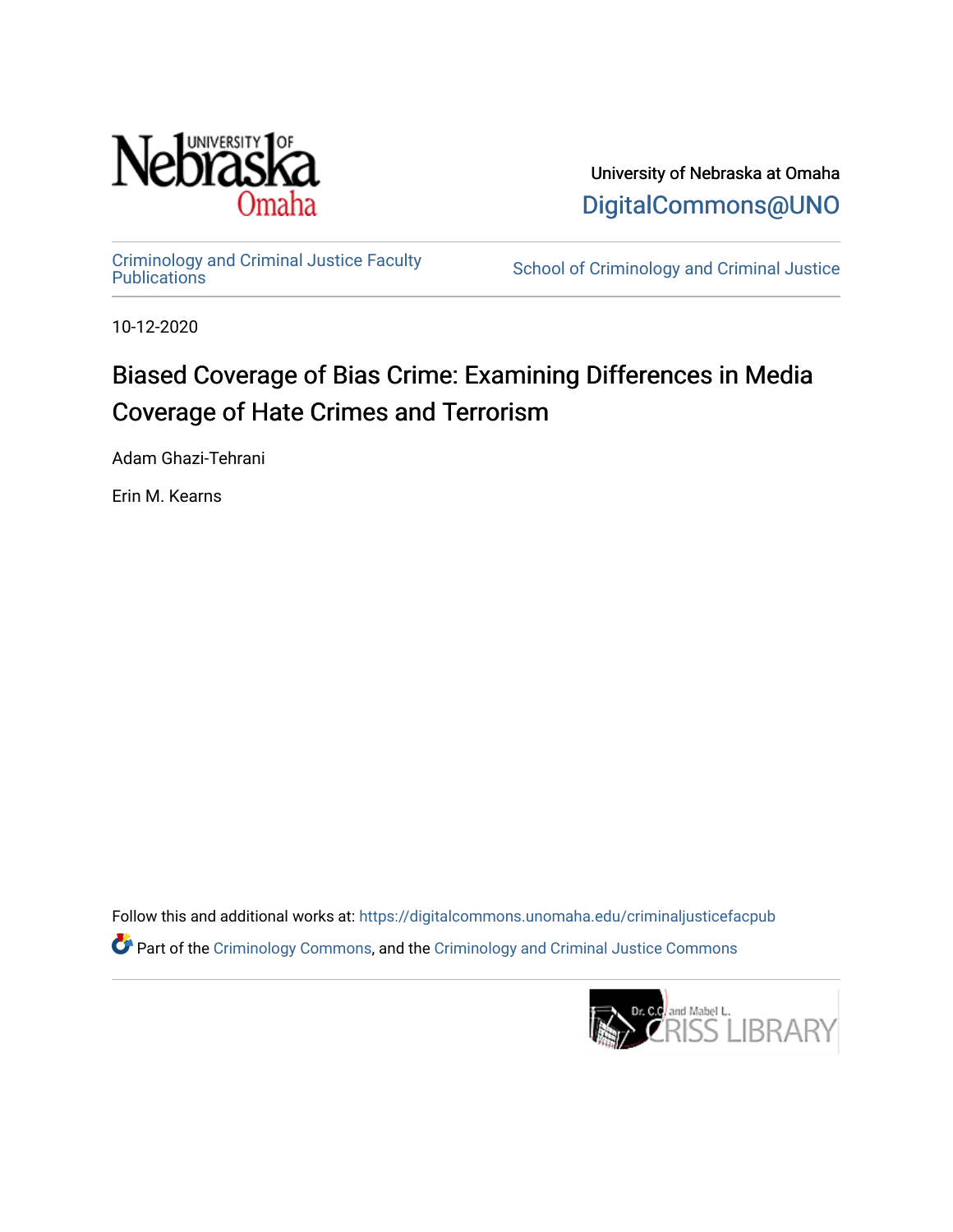# **Biased Coverage of Bias Crime: Examining Differences in Media Coverage of Hate Crimes and Terrorism**

Adam Ghazi-Tehrani <https://orcid.org/0000-0001-5750-0901> and

Erin M. Kearns <https://orcid.org/0000-0002-7895-9129>

Department of Criminology and Criminal Justice, University of Alabama, Tuscaloosa, AL, USA

## **ABSTRACT**

News media differentially cover violence based on social identity. How does media bias apply to terrorist attacks—typically "upward crimes" where perpetrators hold less power than targets—that are also hate crimes—typically "downward crimes"? We compare coverage of incidents that are both terrorist attacks and hate crimes to coverage of incidents that are just terrorism in the U.S. from 2006 to 2015. Attacks that are also hate crimes receive less media attention. Articles are more likely to reference *hate crimes* when the perpetrator is unknown and more likely to reference *terrorism* when the perpetrator is non-white in some models.

In the last few decades in the United States, federal, state, and local governments,  $\frac{1}{1}$  $\frac{1}{1}$  $\frac{1}{1}$ scholars,  $\frac{2}{1}$  $\frac{2}{1}$  $\frac{2}{1}$ and the public $\frac{3}{1}$  $\frac{3}{1}$  $\frac{3}{1}$ have paid a great deal of attention to terrorism and terrorism prevention. At the same time, relatively little attention has been paid to hate crimes—which data show are far more prevalent in the United States. [4](https://www.tandfonline.com/reader/content/180b52869c4/10.1080/1057610X.2020.1830573/format/epub/EPUB/xhtml/index.xhtml#EN0004) Both terrorism and hate crimes are real problems in society, but they appear to evoke different responses from both the government and the public.

In part, greater attention to terrorism relative to hate crimes may be a function of the typical perpetrator-offender dynamic in each. Scholars have examined similarities and differences between terrorism—defined by the Global Terrorism Database (GTD) [5](https://www.tandfonline.com/reader/content/180b52869c4/10.1080/1057610X.2020.1830573/format/epub/EPUB/xhtml/index.xhtml#EN0005) as *the threatened or actual use of illegal force and violence by a non-state actor to attain a political, economic, religious, or social goal through fear, coercion, or intimidation*—and hate crimes—defined by the U.S. Hate Crime Statistics Act (1990, amended 2009) [6](https://www.tandfonline.com/reader/content/180b52869c4/10.1080/1057610X.2020.1830573/format/epub/EPUB/xhtml/index.xhtml#EN0006) as *a criminal offense committed against a person or property that is motivated in whole, or in part, by bias or prejudice against race, national or ethnic origin, religion, sexual orientation, or disability.* This work has debated whether terrorism and hate crimes are "close cousins" or "distant relatives." <sup>[7](https://www.tandfonline.com/reader/content/180b52869c4/10.1080/1057610X.2020.1830573/format/epub/EPUB/xhtml/index.xhtml#EN0007)</sup> As Deloughery and colleagues note, terrorist attacks are typically "upward crimes" where perpetrators have less power than targets whereas hate crimes are typically "downward crimes" where the reverse is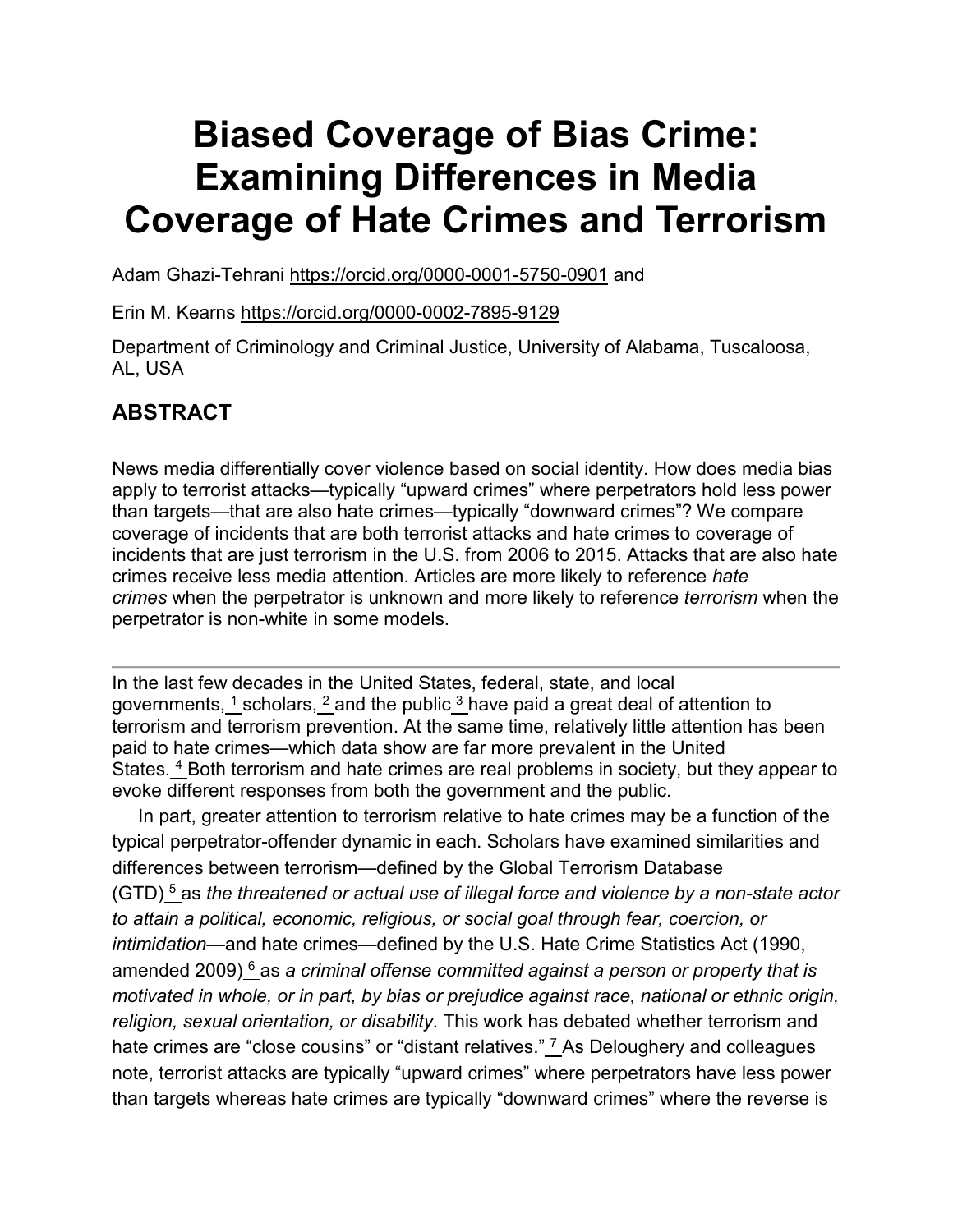true.  $8$  Yet, Mills and colleagues argue that terrorism and hate crimes have a number of similarities. Indeed, a number of terrorist attacks—though certainly not all—are also hate crimes. <sup>[9](https://www.tandfonline.com/reader/content/180b52869c4/10.1080/1057610X.2020.1830573/format/epub/EPUB/xhtml/index.xhtml#EN0009)</sup> A separate body of work focuses on bias in news media coverage of crimes generally  $10$  and terrorism specifically.  $11$  We draw from these two bodies of scholarship to address the following research question: How—if at all—do media differentially cover terrorist attacks that are also hate crimes compared to those that are not?

This paper is organized as follows: First we review the literature on newsworthiness and media bias in general and discuss how this applies to terrorism and crime specifically. We then summarize extant literature on public perceptions of terrorism and hate crimes and outline the aims of our study. Next, we describe our methodological and analytical approach and present our results. We conclude with a discussion of our findings, their implications, and suggestions for future research directions.

#### **Background**

#### *Newsworthiness and Media Bias*

News media serve two primary roles: (1) determining *what* gets shared with the public and (2) establishing *how* that information is presented. [12](https://www.tandfonline.com/reader/content/180b52869c4/10.1080/1057610X.2020.1830573/format/epub/EPUB/xhtml/index.xhtml#EN0012) Thus, news media play a vital role in how we view the world. Yet, news media are not impartial; page space and location have value, so stories *selected* for coverage must be interesting and relevant, or "newsworthy." In determining what is "newsworthy," Harcup and O'Neill [13](https://www.tandfonline.com/reader/content/180b52869c4/10.1080/1057610X.2020.1830573/format/epub/EPUB/xhtml/index.xhtml#EN0013) found that potential stories must generally satisfy one (and preferably more) of the following requirements: *exclusivity, bad news, conflict, surprise, audio-visual, shareability, entertainment, drama, follow-up, the power elite, relevance, magnitude, celebrity, good news,* and *news organization agenda*.

Beyond news *selection,* news *treatment* takes into account the intentions of journalists <sup>[14](https://www.tandfonline.com/reader/content/180b52869c4/10.1080/1057610X.2020.1830573/format/epub/EPUB/xhtml/index.xhtml#EN0014)</sup> and can never truly be objective. <sup>[15](https://www.tandfonline.com/reader/content/180b52869c4/10.1080/1057610X.2020.1830573/format/epub/EPUB/xhtml/index.xhtml#EN0015)</sup> News media coverage often reflect and reinforce dominant ideologies, values, and power structures in a society. <sup>[16](https://www.tandfonline.com/reader/content/180b52869c4/10.1080/1057610X.2020.1830573/format/epub/EPUB/xhtml/index.xhtml#EN0016)</sup> By reinforcing dominant narratives over time, these perspectives become "common sense." <sup>[17](https://www.tandfonline.com/reader/content/180b52869c4/10.1080/1057610X.2020.1830573/format/epub/EPUB/xhtml/index.xhtml#EN0017)</sup> Hall suggested that news values themselves are part of an ideologically constructed way of perceiving the world that favors and "naturalizes" the perspectives of powerful elites. [18](https://www.tandfonline.com/reader/content/180b52869c4/10.1080/1057610X.2020.1830573/format/epub/EPUB/xhtml/index.xhtml#EN0018) This argument is the basis for Herman and Chomsky's propaganda model [19](https://www.tandfonline.com/reader/content/180b52869c4/10.1080/1057610X.2020.1830573/format/epub/EPUB/xhtml/index.xhtml#EN0019) in their work "*Manufacturing Consent*," Herman and Chomsky delineate five filters (*ownership, advertising, sourcing, flak,* and *anti-Communism/fear*) that news must survive before being published and argue that the propaganda model views corporate media as businesses interested in the sale of a product—readers and audiences—to other businesses (advertisers) rather than the pursuit of quality journalism in service of the public. [20](https://www.tandfonline.com/reader/content/180b52869c4/10.1080/1057610X.2020.1830573/format/epub/EPUB/xhtml/index.xhtml#EN0020) Thus, what becomes "news" is the result of a system that prioritizes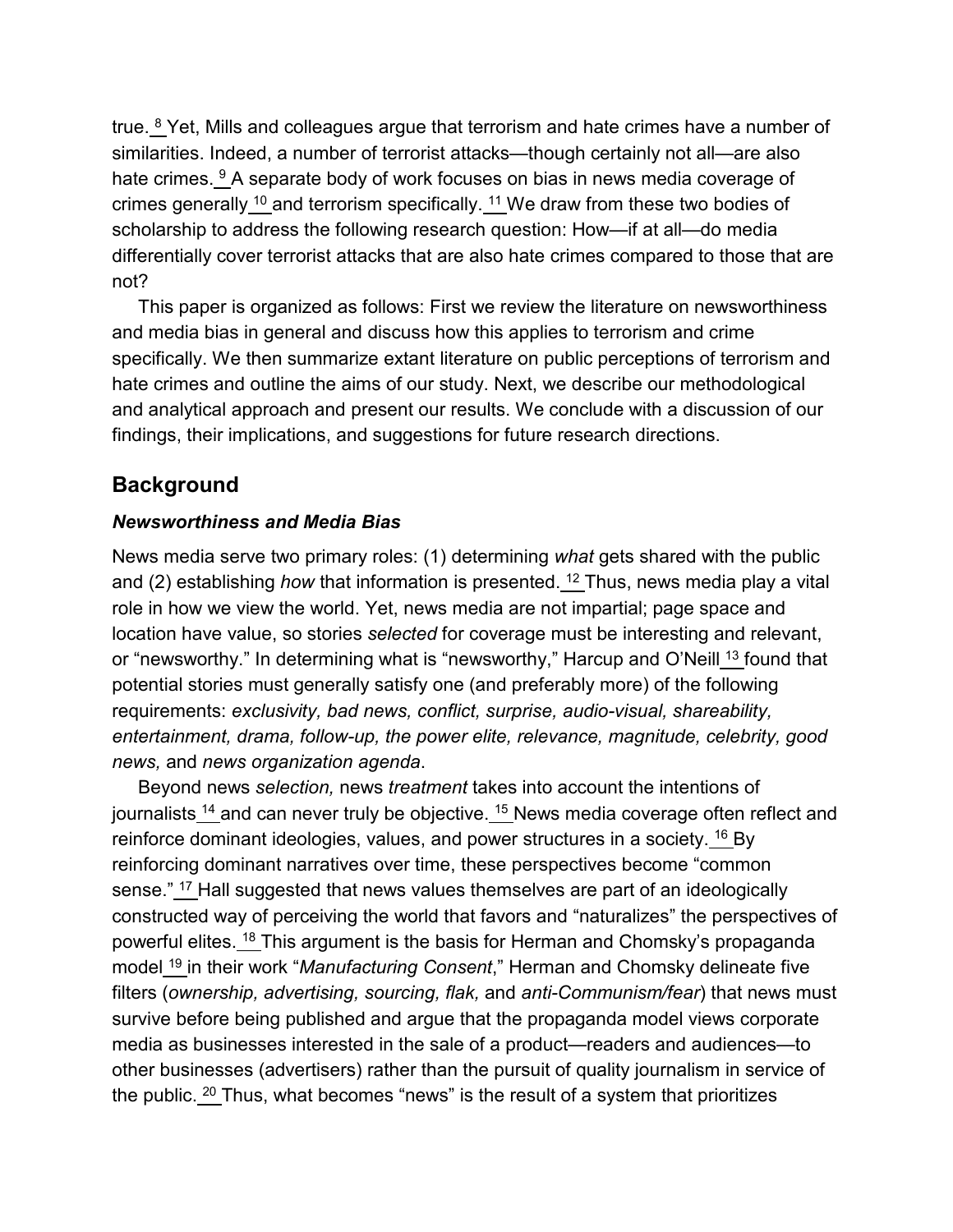newsworthiness without upsetting the status quo. Westerhahl and Johansson explain that the journalistic selection process is "*probably as important or perhaps more important than what 'really happens*" when determining what is newsworthy. <sup>[21](https://www.tandfonline.com/reader/content/180b52869c4/10.1080/1057610X.2020.1830573/format/epub/EPUB/xhtml/index.xhtml#EN0021)</sup> Because of this, news values can be seen less as a reflection of what type of information citizens want or need, and more as a reflection of organizational, sociological, and cultural norms combined with economic factors. [22](https://www.tandfonline.com/reader/content/180b52869c4/10.1080/1057610X.2020.1830573/format/epub/EPUB/xhtml/index.xhtml#EN0022)

#### *Newsworthiness and Media Bias in Coverage of Crime and Terrorism*

The adage "if it bleeds, it leads" refers to news media's tendency to provide coverage to gruesome or violent incidents that is disproportionate to their actual frequency. Of the newsworthiness elements that Harcup and O'Neill identified, two—*bad news* and *surprise*—are most relevant to terrorism and hate crimes, while elements of *conflict, audio-visual, relevance, magnitude,* and *news organization agenda* may also be present. <sup>[23](https://www.tandfonline.com/reader/content/180b52869c4/10.1080/1057610X.2020.1830573/format/epub/EPUB/xhtml/index.xhtml#EN0023)</sup> Looking first at crime generally, violent offenses like homicide receive dramatically more news media attention than the actual prevalence of these offenses, [24](https://www.tandfonline.com/reader/content/180b52869c4/10.1080/1057610X.2020.1830573/format/epub/EPUB/xhtml/index.xhtml#EN0024) which may help explain moral panics over crime despite the decreasing crime rate in the United States. [25](https://www.tandfonline.com/reader/content/180b52869c4/10.1080/1057610X.2020.1830573/format/epub/EPUB/xhtml/index.xhtml#EN0025) Drawing from social identity theory and media's tendency to reinforce narratives of dominant groups in society—news media also tend to cover crime in ways that suggest minorities are more likely to be perpetrators than is truly the case.<sup>[26](https://www.tandfonline.com/reader/content/180b52869c4/10.1080/1057610X.2020.1830573/format/epub/EPUB/xhtml/index.xhtml#EN0026)</sup> While it is incredibly challenging to measure the aggregate influence of media on public views, there is reason to believe that news media coverage can influence perceptions of crime and justice issues.<sup>[27](https://www.tandfonline.com/reader/content/180b52869c4/10.1080/1057610X.2020.1830573/format/epub/EPUB/xhtml/index.xhtml#EN0027)</sup>

Turning to media coverage of terrorism, there is ample evidence that news media depict this violence in biased ways. Muslim-perpetrated terrorist attacks receive significantly more coverage than attacks perpetrated by non-Muslim actors. <sup>[28](https://www.tandfonline.com/reader/content/180b52869c4/10.1080/1057610X.2020.1830573/format/epub/EPUB/xhtml/index.xhtml#EN0028)</sup> Further, other factors like target type and fatalities influence the amount of coverage that terrorist attacks receive. [29](https://www.tandfonline.com/reader/content/180b52869c4/10.1080/1057610X.2020.1830573/format/epub/EPUB/xhtml/index.xhtml#EN0029) Additionally, terrorist attacks receive less coverage when they are framed instead as crimes than when they are not. [30](https://www.tandfonline.com/reader/content/180b52869c4/10.1080/1057610X.2020.1830573/format/epub/EPUB/xhtml/index.xhtml#EN0030) Similarly, kidnappings framed as terrorism receive more coverage than kidnappings without this framing. <sup>[31](https://www.tandfonline.com/reader/content/180b52869c4/10.1080/1057610X.2020.1830573/format/epub/EPUB/xhtml/index.xhtml#EN0031)</sup> Looking then at the content of news, coverage of Muslim-perpetrated attacks is more likely to reference *terrorism* than coverage of attacks with non-Muslim perpetrators. [32](https://www.tandfonline.com/reader/content/180b52869c4/10.1080/1057610X.2020.1830573/format/epub/EPUB/xhtml/index.xhtml#EN0032) In contrast, some studies [33](https://www.tandfonline.com/reader/content/180b52869c4/10.1080/1057610X.2020.1830573/format/epub/EPUB/xhtml/index.xhtml#EN0033) find that coverage of non-Muslim perpetrators is more likely to reference *mental illness* though this connection is not found in the only systematic review of cases. [34](https://www.tandfonline.com/reader/content/180b52869c4/10.1080/1057610X.2020.1830573/format/epub/EPUB/xhtml/index.xhtml#EN0034) Relatedly, Gade and colleagues examined news coverage of mass shooters in the U.S. and found that coverage of white perpetrators was more sympathetic and positive. <sup>[35](https://www.tandfonline.com/reader/content/180b52869c4/10.1080/1057610X.2020.1830573/format/epub/EPUB/xhtml/index.xhtml#EN0035)</sup> In short, research clearly shows media bias in coverage of both crime and terrorism. What we do not yet know, however, is whether media differentially cover terrorist attacks that are also hate crimes compared to attacks that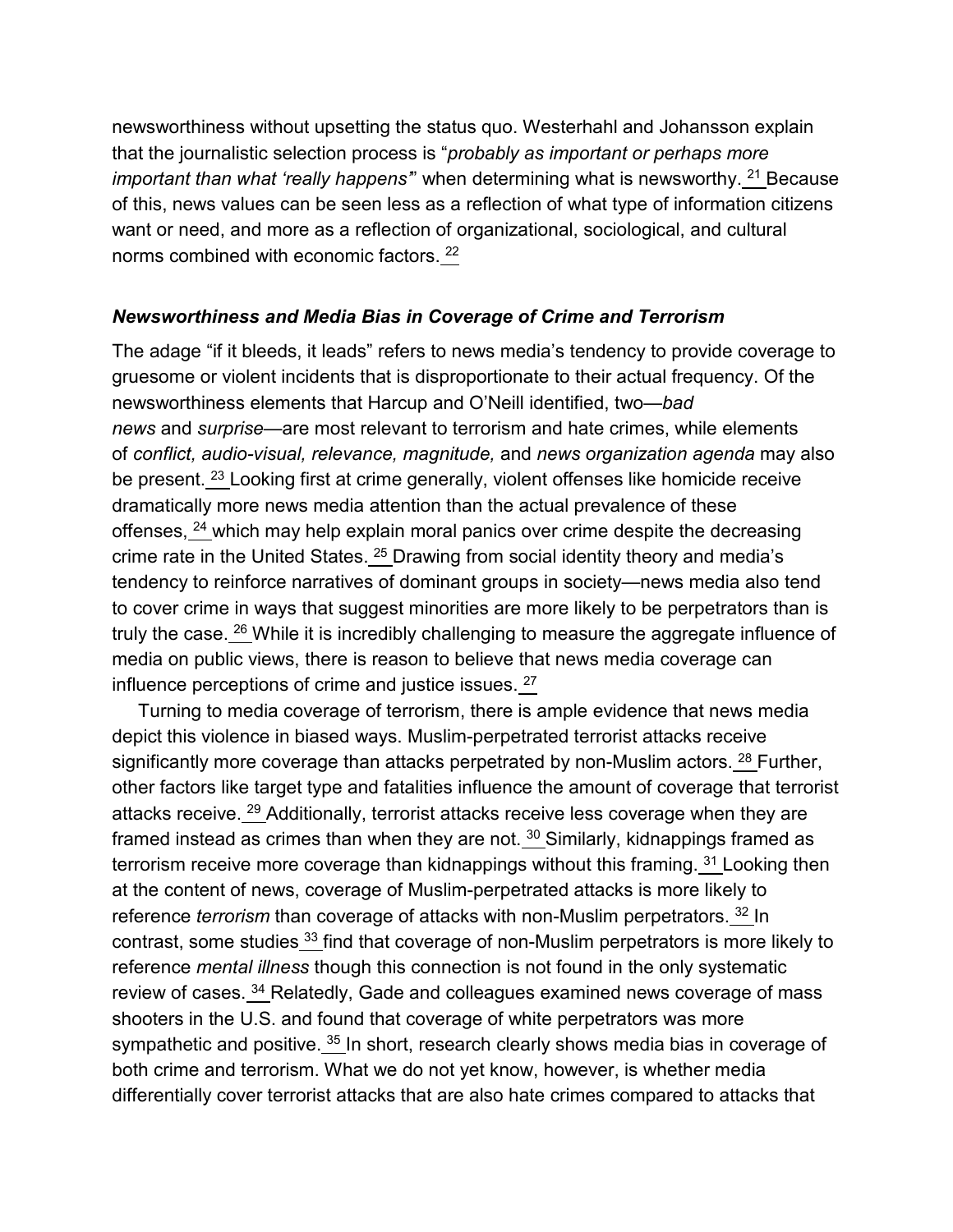are not. Beyond the potential for identity-based bias in media coverage, the mere existence of fatalities in an attack may influence how the attack is covered. Terror Management Theory posits that humans avoid thoughts of death and the conflict that arises between one's self-preservation instinct and the reality that death is inevitable. <sup>[36](https://www.tandfonline.com/reader/content/180b52869c4/10.1080/1057610X.2020.1830573/format/epub/EPUB/xhtml/index.xhtml#EN0036)</sup> Yet, some violent events involve death and thus may prime mortality salience which could influence how journalists report on those events. Attacks with higher fatalities might simultaneously be seen as more *newsworthy* and be more likely to break the psychological comforts used to cope with *death anxiety*.

#### *Social Identity, Crime Direction, and Relational Distance*

Social identity theory describes the existence of and the process for creating in- and out-groups based on perceived similarities or dissimilarities to others. <sup>[37](https://www.tandfonline.com/reader/content/180b52869c4/10.1080/1057610X.2020.1830573/format/epub/EPUB/xhtml/index.xhtml#EN0037)</sup> Through this process of *self-categorization*, people form identities that link them to certain social categories or groups (in-groups) while distancing them from others (out-groups). <sup>[38](https://www.tandfonline.com/reader/content/180b52869c4/10.1080/1057610X.2020.1830573/format/epub/EPUB/xhtml/index.xhtml#EN0038)</sup> As a result of this *self-categorization,* people tend to accentuate their perceived similarities to other in-group members and their perceived differences from out-group members in ways that are self-enhancing. Abrams and Hogg delineate common social categorical splits (rich/poor, white/Black, etc.) and describe the traits with which in- and out-groups are compared (power, prestige, status, etc.). [39](https://www.tandfonline.com/reader/content/180b52869c4/10.1080/1057610X.2020.1830573/format/epub/EPUB/xhtml/index.xhtml#EN0039) Group membership may be formed around—and shaped by—cognitive, attitudinal, and behavioral lines. *Social stereotyping*, a cognitive outcome, magnifies perceived differences between groups and homogeneity within groups.

Though social identity is individual and maintained internally, media's role reinforcing dominant viewpoints can bolster public perceptions of group-based differences through bias in reporting. Gans categorized four types of "disorder stories" (natural, technological, social, and moral), two of which are relevant to the discussion at hand on media coverage of terrorism and hate crimes (social and moral). <sup>[40](https://www.tandfonline.com/reader/content/180b52869c4/10.1080/1057610X.2020.1830573/format/epub/EPUB/xhtml/index.xhtml#EN0040)</sup> For example, Husselbee and Elliott analyzed news media coverage of the murders of James Byrd Jr. in Jasper, Texas and Matthew Shepard in Laramie, Wyoming. [41](https://www.tandfonline.com/reader/content/180b52869c4/10.1080/1057610X.2020.1830573/format/epub/EPUB/xhtml/index.xhtml#EN0041) They found that coverage highlighted community differences (i.e. racial tension and homophobia), but that coverage was more frequently positive (e.g. "the community is healing") rather than negative (e.g. "rednecks who come from broken homes filled with hatred"). Regardless of the tenor, how media framed these incidents highlighted and reinforced in- and outgroups.

Other than the Gans and the Husselbee and Elliott studies, there remains a dearth of research on hate crimes and media. [42](https://www.tandfonline.com/reader/content/180b52869c4/10.1080/1057610X.2020.1830573/format/epub/EPUB/xhtml/index.xhtml#EN0042) Instead, we look to Donald Black's behavior of law (BOL) to supplement the expectations we draw from social identity theory. <sup>[43](https://www.tandfonline.com/reader/content/180b52869c4/10.1080/1057610X.2020.1830573/format/epub/EPUB/xhtml/index.xhtml#EN0043)</sup> We are less interested in Black's overall argument, that "*law is a quantitative variable… the*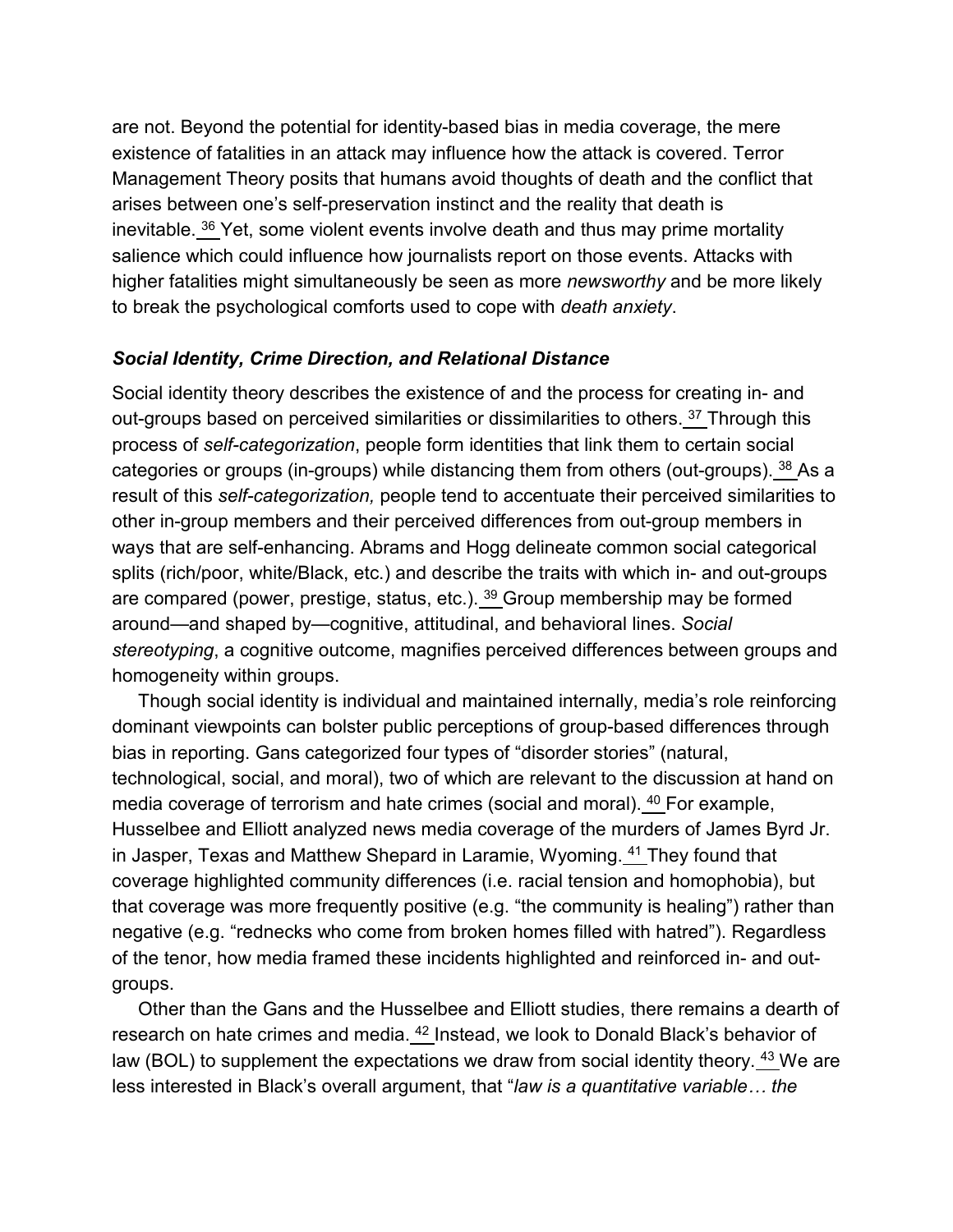*quantity of law varies in time and space*," rather we are interested in the *dimensions* he uses as predictors in his model. <sup>[44](https://www.tandfonline.com/reader/content/180b52869c4/10.1080/1057610X.2020.1830573/format/epub/EPUB/xhtml/index.xhtml#EN0044)</sup> The vertical dimension, which corresponds to socioeconomic status (SES) or social class, and the horizontal dimension, which corresponds to race, ethnicity, and native-born versus foreign-born status. Whereas social identity theory describes the processes in which societies create in- and outgroups, and how individuals may self-categorize, Black explains a *directional relationship* for both crime and law, plus a *relational distance* between individuals and the law.

Black argues that the *directional relationship* between a victim and offender will determine the perceived severity of the offense and the level of retribution that will result from the law. [45](https://www.tandfonline.com/reader/content/180b52869c4/10.1080/1057610X.2020.1830573/format/epub/EPUB/xhtml/index.xhtml#EN0045) For example, terrorism is typically an "upward crime" where a lowerpower perpetrator attacks a higher-power target. In this case, the public should view such an attack as more severe and the punitive response to it should be stronger. Conversely, hate crimes are typically "downward crime" where a higher-power perpetrator attacks a lower-power victim. The public should view this as less severe than terrorism and, likewise, the punitive response to it should be weaker. Though Black limits his discussion to the society, generally, and the law, specifically, we do not believe it is a stretch to include the media as the mechanism which most strongly affects public perception.

Similar to the directional relationship of the vertical dimension, Black also provides a way to view the *relational distance* on the horizontal dimension. [46](https://www.tandfonline.com/reader/content/180b52869c4/10.1080/1057610X.2020.1830573/format/epub/EPUB/xhtml/index.xhtml#EN0046) On this horizontal dimension, individuals are located at different positions of radial status: "*The radial location of a person or group is a status that confers privileges and disabilities."* [47](https://www.tandfonline.com/reader/content/180b52869c4/10.1080/1057610X.2020.1830573/format/epub/EPUB/xhtml/index.xhtml#EN0047) If individuals have a higher radial status, they are more integrated into mainstream society and are closer to the "center." Individuals have a lower radial status when they are less integrated into mainstream society and are closer to the "margin." This idea of being at the center or the margin is independent of SES or rank [48](https://www.tandfonline.com/reader/content/180b52869c4/10.1080/1057610X.2020.1830573/format/epub/EPUB/xhtml/index.xhtml#EN0048) : "*A useful person may be wealthy, but not necessarily, and the same applies to the marginal: some are central to social life, even essential, and yet low in rank; others are wealthy and do nothing.*" Employment, marriage, and resident statuses are examples of factors that determine radial location. The public perception of severity and governmental legal response follow a similar pattern: "outward" crimes of the native against foreign-born are seen as less severe than "inward" crimes of the foreign against native-born and are punished less punitively.

#### **The Present Study**

Research clearly shows that news media coverage of crime generally and terrorism specifically is often biased both in which attacks are deemed more newsworthy and in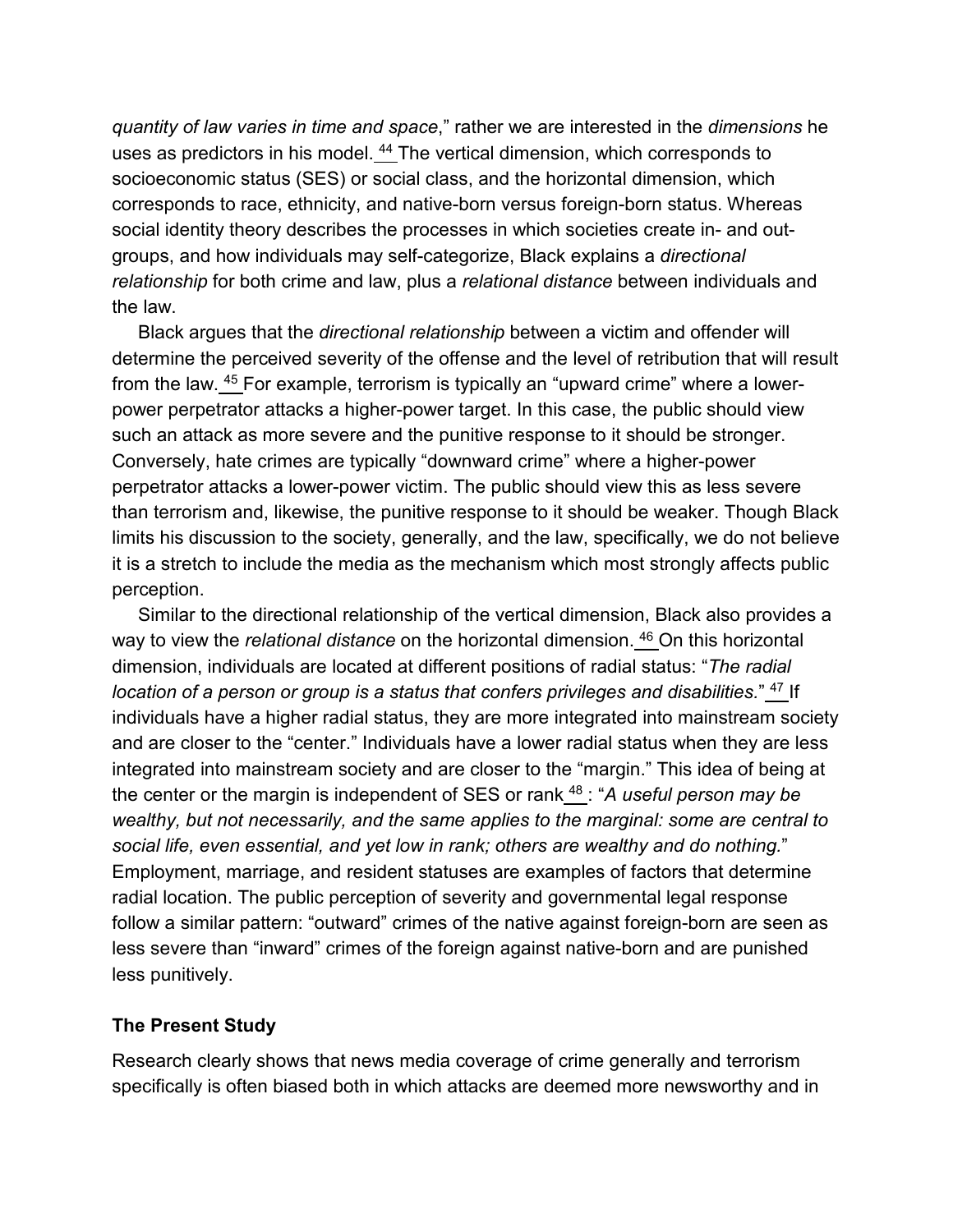how the newsworthy attacks are portrayed. Drawing from social identity theory, these biases in coverage often reflect dominant perspectives in society about threats and sources of those threats.  $49$  Yet, sometimes an attack is both terrorism (an upward crime typically perpetrated against a more powerful target) and a hate crime (a downward crime typically perpetrated against a less powerful target). Our interest here is in understanding how—if at all—media differentially cover terrorist attacks that are also hate crimes compared to those that are not. While we do not specify hypotheses for what factors make an attack more newsworthy, we first explore whether or not differences exist in the *amount* of coverage given to attacks that are both terrorism and a hate crime versus those that are just terrorism before testing hypotheses about how incidents are portrayed of media coverage.

Drawing from social identity theory and media's role to further dominant narratives, <sup>[50](https://www.tandfonline.com/reader/content/180b52869c4/10.1080/1057610X.2020.1830573/format/epub/EPUB/xhtml/index.xhtml#EN0050)</sup> news coverage in the United States—where the majority of the population is white and Christian—should depict members of these in-groups more favorably than members of out-groups. Minorities are often portrayed as criminals <sup>[51](https://www.tandfonline.com/reader/content/180b52869c4/10.1080/1057610X.2020.1830573/format/epub/EPUB/xhtml/index.xhtml#EN0051)</sup> and Muslims are often portrayed as terrorists  $52$  in both entertainment and news media. In contrast, threats from domestic in-groups are often downplayed. <sup>[53](https://www.tandfonline.com/reader/content/180b52869c4/10.1080/1057610X.2020.1830573/format/epub/EPUB/xhtml/index.xhtml#EN0053)</sup> From this, we expect that both the perpetrator's race and whether or not the terrorist attack is also a hate crime should influence how media depiction attacks. Specifically:

H1: Articles will be more likely to reference *terrorism* only when the perpetrator is non-white

H2: Articles will be more likely to reference *hate crimes* only when the perpetrator is white

Some incidents meet the definition of both terrorism and a hate crime. Since hate crimes are typically "downward crimes" perpetrated by more powerful actors, when these attacks also meet the definition of terrorism media may be more inclined to downplay the terrorism aspect which has a more negative connotation, by either neglecting to mention it or also mentioning hate crimes. Specifically, when a terrorist attack is also a hate crime:

H3: Articles will be less likely to reference *terrorism* only

H4: Articles will be more likely to reference *hate crimes* only

H5: Articles will be more likely to reference both *terrorism* and *hate crimes*

Drawing from Terror Management Theory, higher-fatality incidents can induce a greater sense of one's own mortality and may influence how journalists cover the attack. [54](https://www.tandfonline.com/reader/content/180b52869c4/10.1080/1057610X.2020.1830573/format/epub/EPUB/xhtml/index.xhtml#EN0054) Attacks with a higher number of fatalities receive more media coverage. <sup>[55](https://www.tandfonline.com/reader/content/180b52869c4/10.1080/1057610X.2020.1830573/format/epub/EPUB/xhtml/index.xhtml#EN0055)</sup> Additionally, members of the public are more likely to perceive an incident as *terrorism* when the fatalities rise. <sup>[56](https://www.tandfonline.com/reader/content/180b52869c4/10.1080/1057610X.2020.1830573/format/epub/EPUB/xhtml/index.xhtml#EN0056)</sup> Further, returning to social identity theory as well,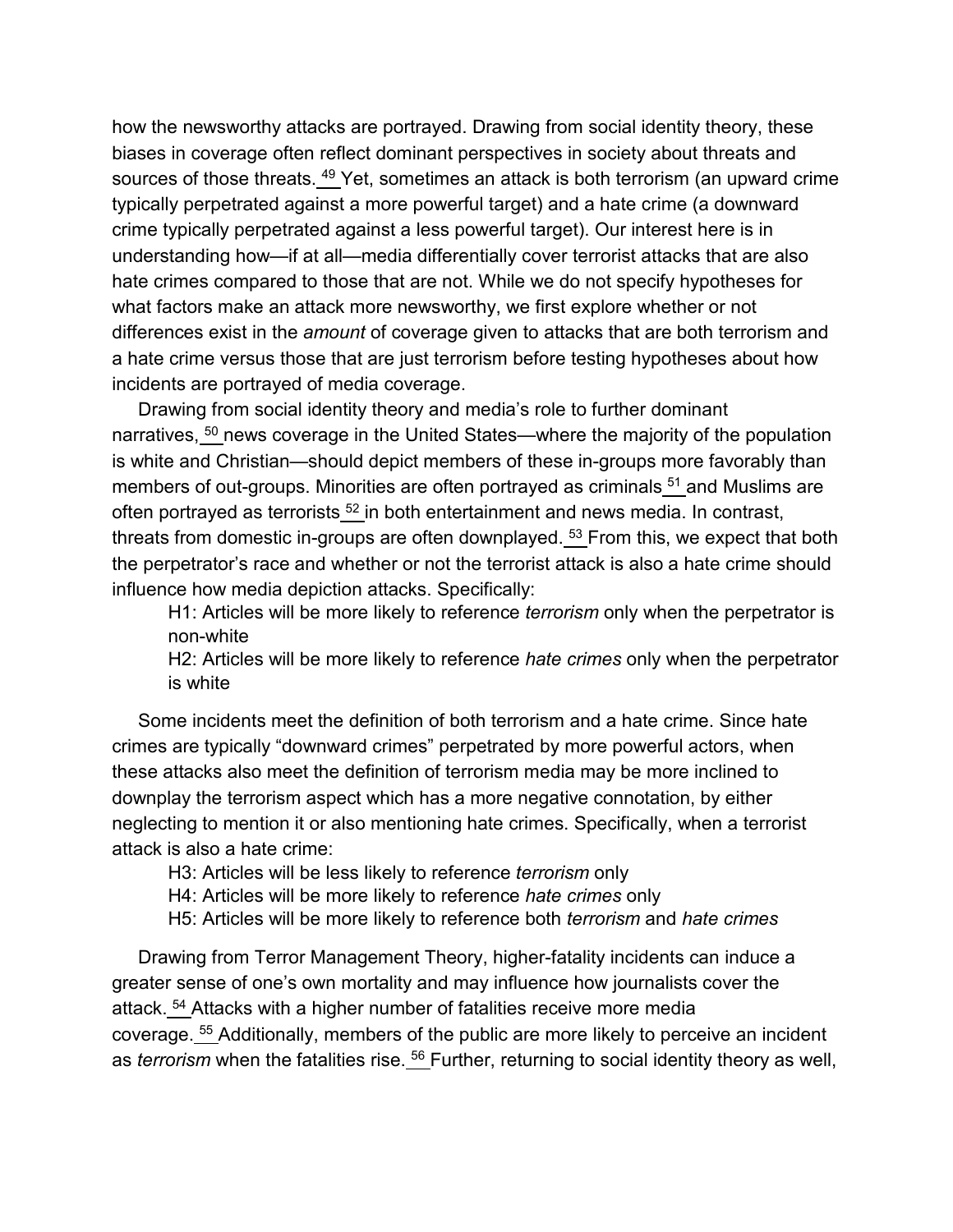not just how many people are killed but also who is killed should influence how media depict violence. From this, we expect:

H6: Articles will be less likely to reference *terrorism* only as the number of people killed increases and the incident is also a hate crime

H7: Articles will be more likely to reference *terrorism* and *hate crimes* when the number of people killed increases and the incident is also a hate crime

Beyond perpetrator identity and the number of fatalities, prior research on media coverage of terrorism shows that other factors can influence newsworthiness and media bias. For example, attacks receive more coverage when the perpetrator was arrested and when the target was law enforcement or government. <sup>[57](https://www.tandfonline.com/reader/content/180b52869c4/10.1080/1057610X.2020.1830573/format/epub/EPUB/xhtml/index.xhtml#EN0057)</sup> When the perpetrator was connected to a known group that uses terrorism, news coverage was more likely to mention terrorism. [58](https://www.tandfonline.com/reader/content/180b52869c4/10.1080/1057610X.2020.1830573/format/epub/EPUB/xhtml/index.xhtml#EN0058) We control for these factors in our analyses. Further, sometimes there is doubt about whether or not an attack clearly meets all of the definitional criteria for terrorism. When there is some doubt among experts about how to classify the attack, there may also be more debate among media on how to depict it. To account for this potential, we estimate models with all cases in the GTD and with only those for which there is no doubt that they are terrorism. Importantly, there is no analogous body of work on newsworthiness and media bias in coverage of hate crimes on which to draw additional control variables.

### **Method**

#### *Data*

For this project we examine print media coverage of terrorist attacks—those that are also hate crimes and those that are not—in the United States between 2006 and 2015. We first identified attacks in the Global Terrorism Database (GTD), which lists 170 total attacks though some had the same perpetrator(s) and were thus reported on together in media coverage. We collapse such attacks with the same perpetrator(s) into a single event to avoid over-counting or duplicating articles. In sum, there are 136 terrorism episodes in the U.S. during this ten-year span.

In an ideal world, we would also examine and compare media coverage of incidents that are hate crimes only and not terrorism. Unfortunately, the nature of hate crime data do not allow us to systematically identify cases in a way that would make for sound comparison. Data on reported hate crimes come from the FBI's Unified Crime Report, which are incomplete in ways that are likely biased. Barnett-Ryan and Nolan have measured the effects of UCR policy on successful hate crime data submission by law enforcement. [59](https://www.tandfonline.com/reader/content/180b52869c4/10.1080/1057610X.2020.1830573/format/epub/EPUB/xhtml/index.xhtml#EN0059) Though many police departments have improved over time, there remain barriers between the crime act and the production of an official record of that act. First, hate crime enhancements are difficult to prove in court. As a result, many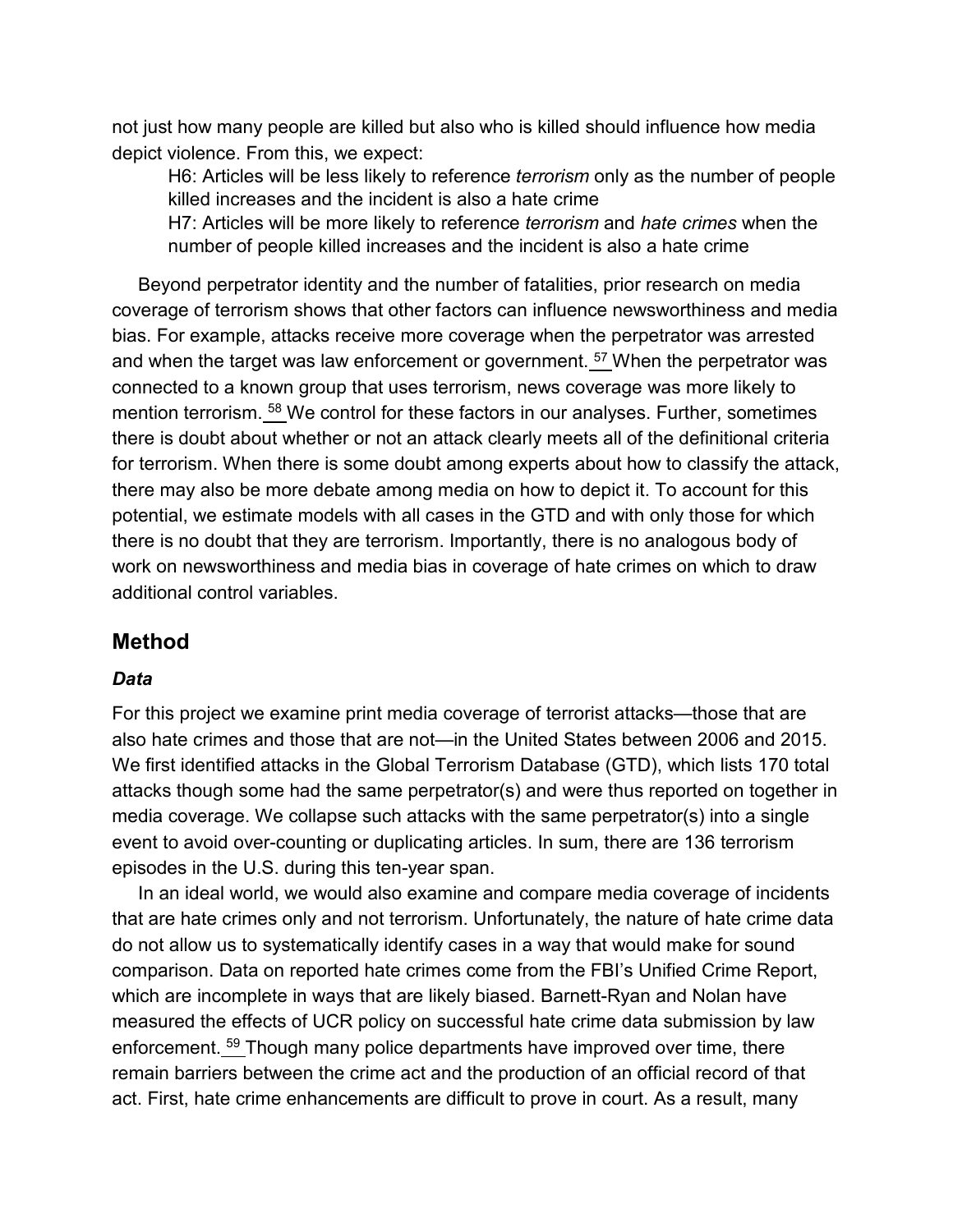police officers (and district attorneys) figure it is "better" to submit an attack as "murder" and get a conviction than to record it as "hate crime murder" and risk a non-conviction on the more difficult-to-prove offense. Second, the data that do exist may be skewed by the local departmental and societal views. For example, according to the UCR, California is home to a disproportionate amount of bias crime each year. Part of this is due to California's higher-than-average minority population as victims need to be present physically to be targeted, but this also may be partially due to the likelihood that victims feel more comfortable reporting their crimes to Californian police than in states with a worse history of institutional racism, including among law enforcement. Due to these barriers, the crimes most likely to be accurate within the UCR are the ones involving the most blatant displays of bigotry before, during, or after the criminal act. Thus, the FBI's Unified Crime Report hate crimes data are not representative of all hate crimes that actually occur in the U.S. and are likely biased in meaningful ways. In comparison, GTD data on terrorism are collected in a systematic and unbiased way. For this reason, any comparison between the universe of terrorism cases (some of which are also hate crimes) and a biased sample of hate crime cases is not methodologically sound. Further, the UCR data include each incident's date and location but no identifying information, which makes searching for media coverage of these incidents difficult if not impossible.

After identifying cases, we then collected media coverage of these attacks from LexisNexis Academic and CNN.com. LexisNexis Academic houses the full text of print articles from news outlets around the U.S. and is commonly used in academic research on news coverage. <sup>[60](https://www.tandfonline.com/reader/content/180b52869c4/10.1080/1057610X.2020.1830573/format/epub/EPUB/xhtml/index.xhtml#EN0060)</sup> LexisNexis Academic pulls coverage from both major news sources like *The Wall Street Journal* and *The Washington Post* and local news sources from Bangor, ME to San Gabriel, CA, from Tampa, FL to Seattle, WA, and from well over 100 other newspapers in between. We then searched CNN.com's archives to supplement the hard copy print coverage with online coverage. While our original aim was to compare coverage across political ideologies, neither Fox News nor Huffington Post have public archives dating back to 2006. Further, the number of sources that LexisNexis pulls from precludes comparison across or controlling for specific sources.

#### *Procedure*

To identify articles covering each attack, we searched LexisNexis Academic and CNN.com for U.S.-based coverage from the date of each attack through the end of 2016. For each attack, we searched for the perpetrator(s) if known, the location, and other key words about the attack. To ensure that we did not miss articles, our first aim was to be overly inclusive of potential articles covering each attack. Following this, each potential article was separately reviewed by two researchers to determine whether or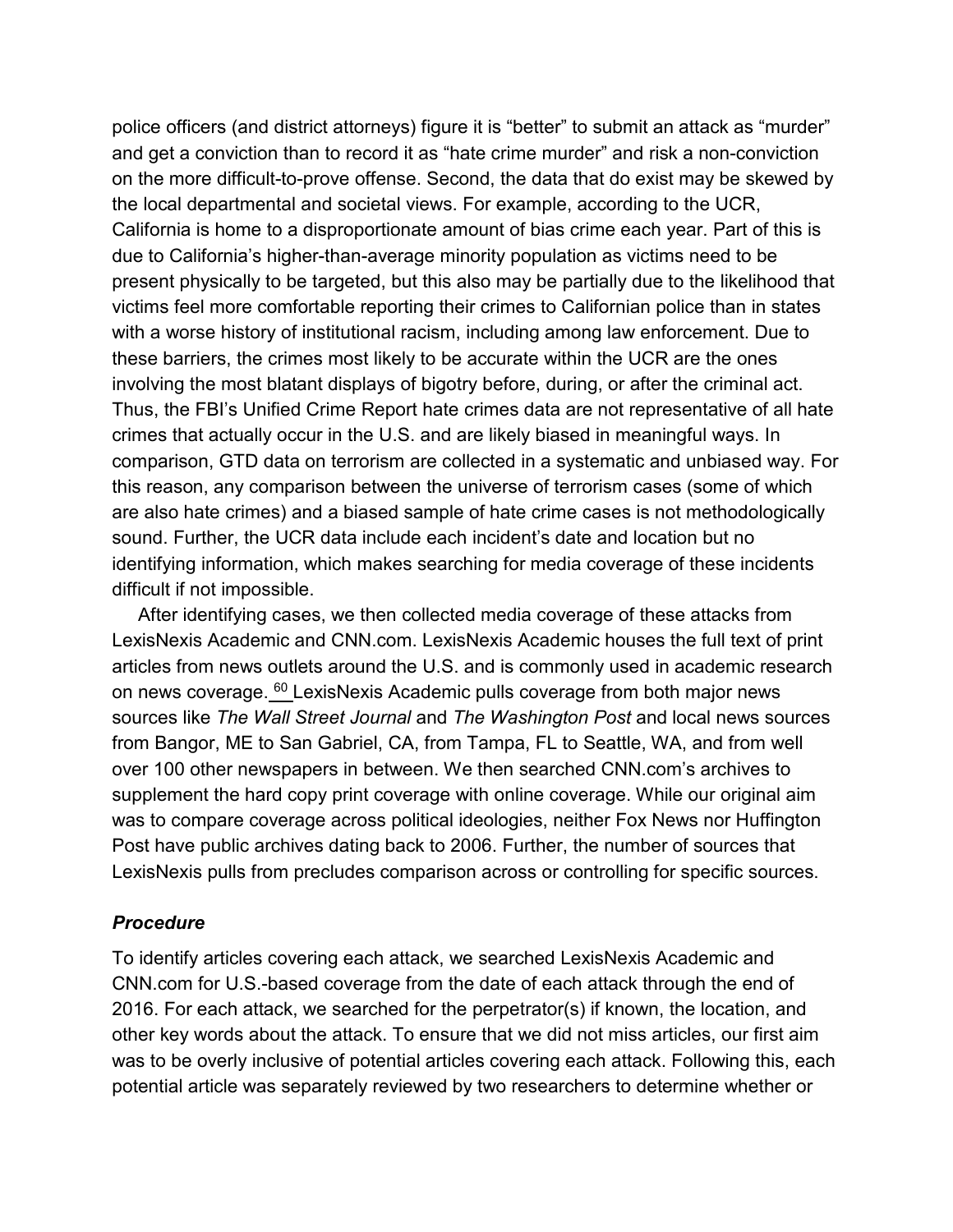not its primary focus was on the attack, perpetrator(s), or victim(s). Articles that did not meet this criterion were removed—most typically excluded articles were lists of attacks, memorials held at other locations, or articles that used the attack as an anecdote to argue for a policy position. In total, our final dataset contains 3,541 news articles covering 136 terrorism episodes. Of note, however, is that 36 of these attacks did not receive any media coverage from our sources and thus are excluded from analyses of the content of media coverage—but not analyses of the quantity of coverage. [Online](https://doi.org/10.1080/1057610X.2020.1830573)  [Appendix A](https://doi.org/10.1080/1057610X.2020.1830573) contains the list of terrorist attacks in our dataset and the number of articles on each.

#### *Variables*

We are interested in two outcome variables related to newsworthiness and media bias. First, we are interested whether or not there are differences in the *amount of coverage* between attacks that are both terrorism and hate crimes and those that are just terrorism. To examine this, we use a simple count of the number of articles that each attack receives in the sources that we reviewed, which serves as our first outcome variable. Second, we are interested in how attacks are discussed in coverage. Specifically, we are interested in whether an article references: (1) *terrorism* only, (2) *hate crimes* only, (3) *terrorism* and *hate crimes*, or (4) neither *terrorism* nor *hate* crimes.

Once we identified the 3,541 news articles, two researchers separately searched the entire dataset in Nvivo to determine whether keywords associated with both *terrorism* [61](https://www.tandfonline.com/reader/content/180b52869c4/10.1080/1057610X.2020.1830573/format/epub/EPUB/xhtml/index.xhtml#EN0061) and *hate crimes* appeared in each article (see [Online Appendix B](https://doi.org/10.1080/1057610X.2020.1830573) for keywords). There was no subjectivity in this process as keywords either appear or they do not in each article. Coding discrepancies resulted from Nvivo either not recognizing punctuation marks or coding comments sections or URLs. After the preliminary coding, Krippendorff's alpha was above the common threshold of 0.8 for both mentions of *terrorism* (α = 0.88) and *hate crimes* (α = 0.97) across all articles. [62](https://www.tandfonline.com/reader/content/180b52869c4/10.1080/1057610X.2020.1830573/format/epub/EPUB/xhtml/index.xhtml#EN0062) To increase confidence in our coding, all discrepancies were reviewed and discussed until a final determination was made for each variable across these articles. To create our second outcome variable, we use the binary indicators for *mentions terrorism* and *mentions hate crimes* to create a variable for depictions where an article can reference: (1) *terrorism* only; (2) *hate crimes* only; (3) both *terrorism* and *hate crimes;* or, (4) neither *terrorism* nor *hate crimes*.

Our key predictor variables focus on the number of people killed, the perpetrator's race, and whether or not the incident is also a hate crime. *Fatalities* are measured from the GTD as a count of the number—excluding perpetrator(s)—killed in the attack. Since the GTD does not code perpetrator race or whether or not the attack is also a hate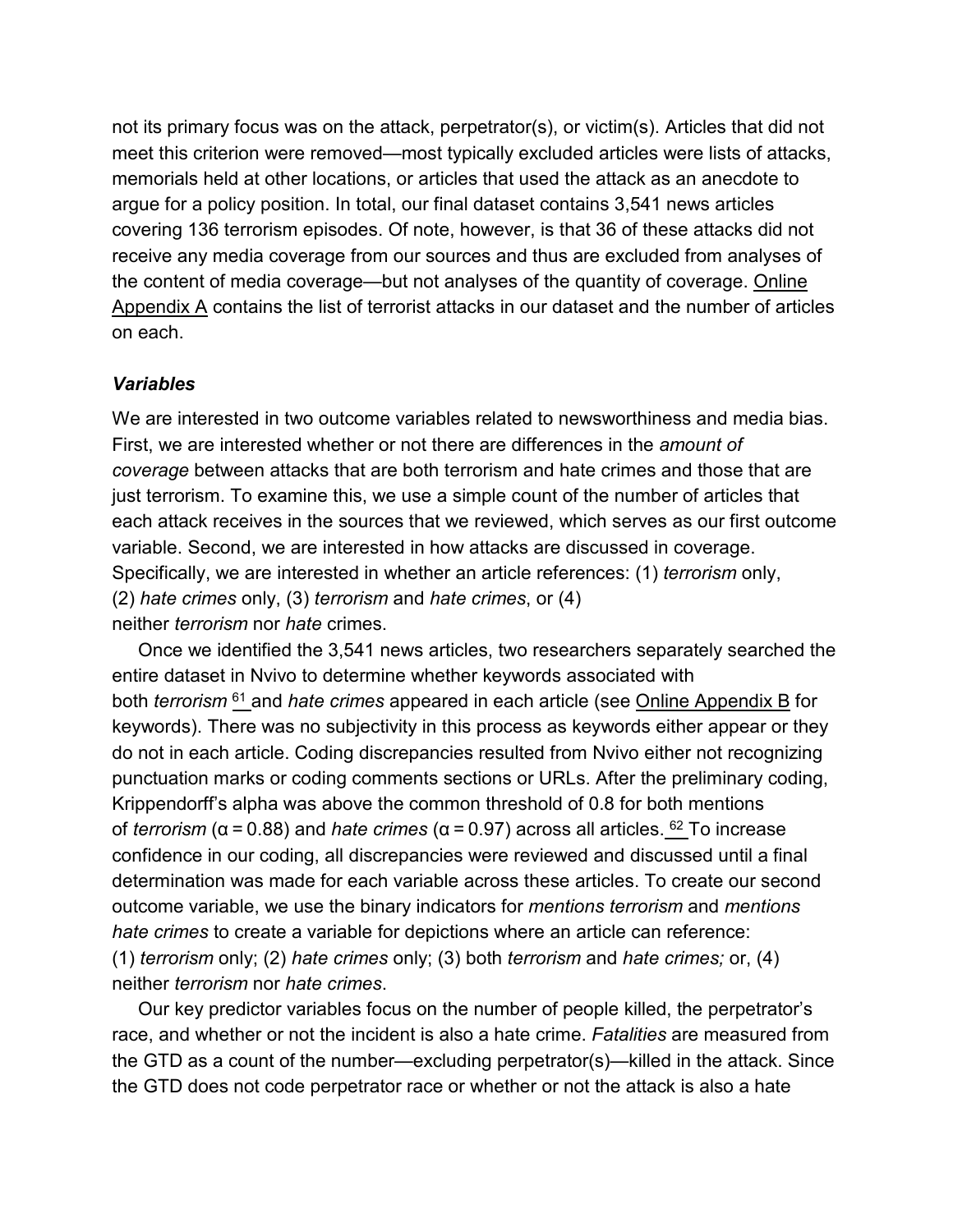crime, two researchers separately coded these variables prior to examining any of the news coverage. Perpetrator race was coded categorically: *perpetrator white*, *perpetrator non-white*, or *perpetrator unknown*. Krippendorff's alpha for preliminary coding of perpetrator race ( $α = 0.91$ ) was above the common threshold of 0.8.  $63$  For additional confidence in our coding, we discussed coding discrepancies and agreed on final codes. We then created three mutually exclusive binary variables from the categorical coding for perpetrator race.

To identify which of the 136 terrorism episodes were also hate crimes, we turned first to the FBI's Unified Crime Report data on reported hate crimes. We cross-referenced dates, locations, and targets and code *hate crime* as 1 if the incident was listed in the UCR Hate Crimes data. As discussed in detail above, these data are unfortunately incomplete. To supplement UCR's coding limitations, both authors separately reviewed each of the incident summaries from the GTD and coded incidents as hate crimes if they meet the U.S. Hate Crime Statistics Act definition for it, even if UCR data do not include the case or if the case was not officially charged as a hate crime. Krippendorff's alpha for preliminary coding of *hate crime* (α = 0.99) was above the common threshold of 0.8.  $64$  We then discussed the single disagreement to a determine final code. Of these 136 terrorism episodes, 49 (36.0%) are also hate crimes.

Using prior research as a guide, we control for three factors found to influence media coverage of terrorism: whether the perpetrator was arrested; whether the target was law enforcement or government; and whether the perpetrator was connected to a known group that uses terrorism. We used GTD codes to identify target type and group affiliation. Since the GTD does not code whether or not at least one of the perpetrators was arrested, two researchers coded this variable and there was no disagreement in preliminary coding. Further, the GTD includes a binary variable indicating whether or not there is any doubt that an attack meets all definitional criterial for terrorism. As a robustness check, we estimate our models to include only attacks where there is no doubt about considering it terrorism. See [Table 1](https://www.tandfonline.com/reader/content/180b52869c4/10.1080/1057610X.2020.1830573/format/epub/EPUB/xhtml/t0001.xhtml) for each variable's descriptive statistics across both incidents and across articles about those incidents. [65](https://www.tandfonline.com/reader/content/180b52869c4/10.1080/1057610X.2020.1830573/format/epub/EPUB/xhtml/index.xhtml#EN0065)

#### **Results**

We are interested in how—if at all—media differentially cover terrorist attacks that are also hate crimes compared to those that are not. To examine this, we first look at the amount of coverage that attacks receive and we then examine differences in how articles discuss attacks. Since our first outcome variable is a count of the number of articles that each attack received, models are estimated with negative binomial regression and bootstrapped standard errors given the small number of observations. We did not specify hypotheses for what factors make an attack more newsworthy,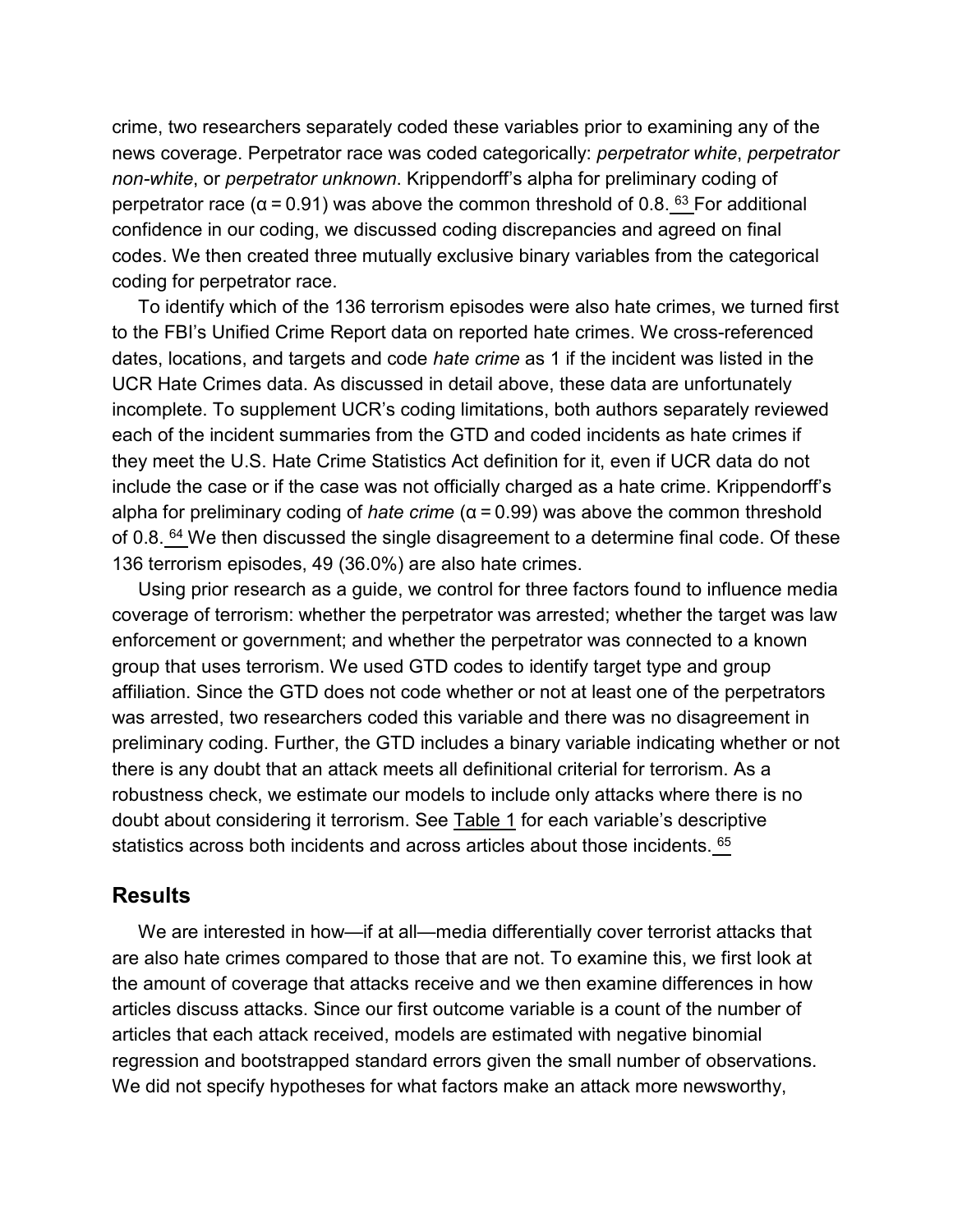rather we are interested in whether or not differences exist in the amount of coverage given to attacks that are terrorism and a hate crime versus those that are just terrorism. [Table 2](https://www.tandfonline.com/reader/content/180b52869c4/10.1080/1057610X.2020.1830573/format/epub/EPUB/xhtml/t0002.xhtml) presents these findings where Models 1 and 2 use the full list of attacks in the U.S. from 2006 to 2015 with control variables presented in Model 2.

| Variable                                                 | Frequency | Mean<br>(SD)   | Median Range |           |
|----------------------------------------------------------|-----------|----------------|--------------|-----------|
| Dependent variables                                      |           |                |              |           |
| Number of articles per incident                          |           | 26.0<br>(62.3) | 3.5          | $0 - 460$ |
| Article mentions <i>terrorism</i> only                   | 36.7%     |                |              |           |
| Article mentions hate crimes only                        | 7.6%      |                |              |           |
| Article mentions <i>terrorism</i> and <i>hate crimes</i> | 2.3%      |                |              |           |
| Article neither mentions terrorism nor hate<br>crimes    | 53.4%     |                |              |           |
| Independent variables by incident $(N = 136)$            |           |                |              |           |
| Perpetrator non-white                                    | 20.3%     |                |              |           |
| Perpetrator white                                        | 38.4%     |                |              |           |
| Perpetrator unknown                                      | 41.4%     |                |              |           |
| Incident also a hate crime                               | 36.0%     |                |              |           |
| Number killed                                            |           | 0.7(2.4)       | 0            | $0 - 15$  |
| Perpetrator part of group that uses terrorism            | 16.2%     |                |              |           |
| Perpetrator arrested                                     | 47.1%     |                |              |           |
| Target law enforcement/government                        | 20.6%     |                |              |           |
| Does not meet all criteria for terrorism                 | 16.9%     |                |              |           |
| Independent variables by article $(N = 3,541)$           |           |                |              |           |
| Perpetrator non-white                                    | 59.6%     |                |              |           |
| Perpetrator white                                        | 35.5%     |                |              |           |
| Perpetrator unknown                                      | 4.9%      |                |              |           |
| Incident also a hate crime                               | 19.2%     |                |              |           |
| Number killed                                            |           | 4.00(4.8)      | 3            | $0 - 15$  |
| Perpetrator part of group that uses terrorism            | 11.6%     |                |              |           |
| Perpetrator arrested                                     | 73.7%     |                |              |           |
| Target law enforcement/government                        | 38.5%     |                |              |           |
| Does not meet all criteria for terrorism                 | 13.8%     |                |              |           |

#### **Table 1**. Descriptive statistics. [\(Table view\)](https://www.tandfonline.com/reader/content/180b52869c4/10.1080/1057610X.2020.1830573/format/epub/EPUB/xhtml/t0001.xhtml)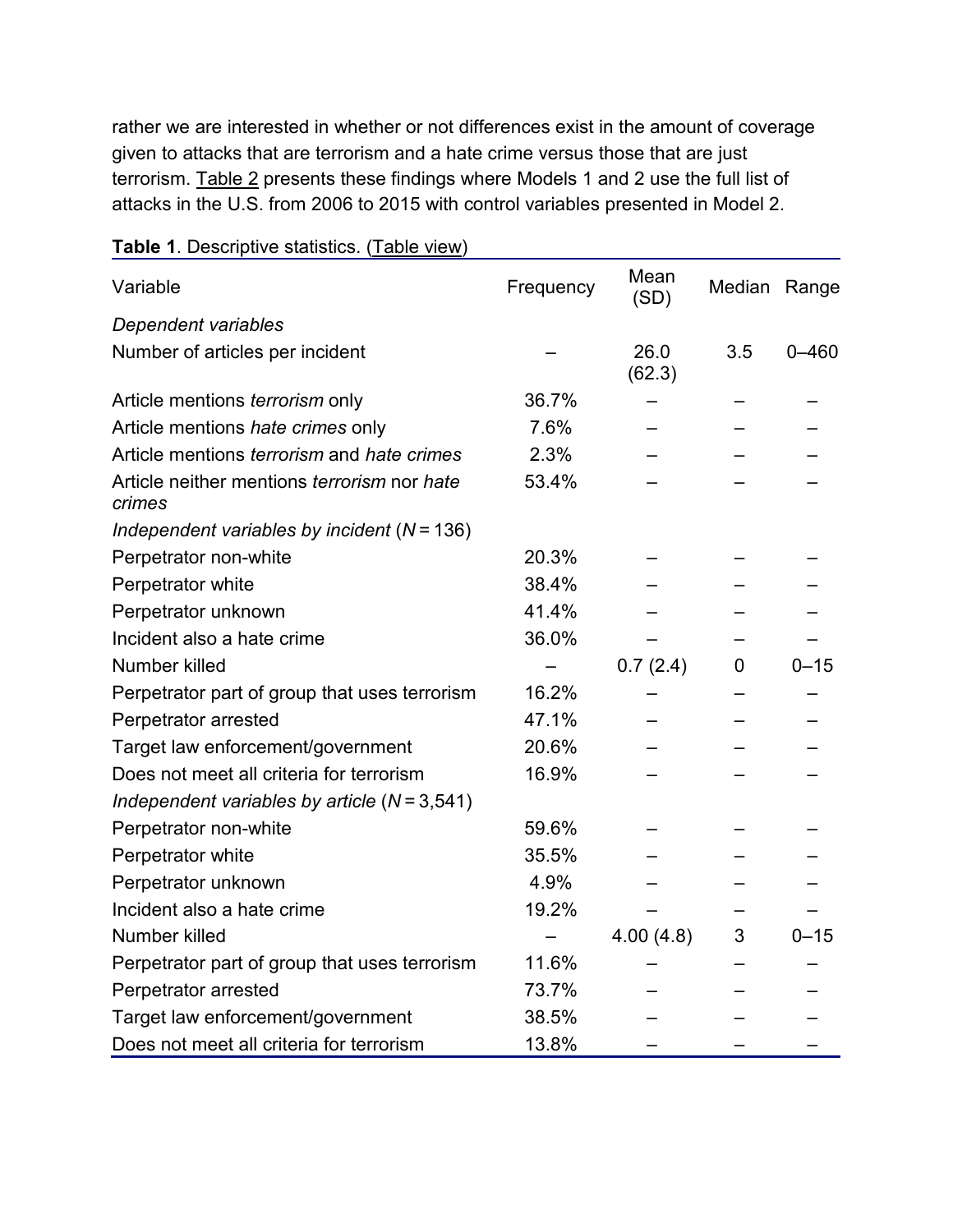Models 3 and 4 replicate the earlier models with only cases where there is no doubt that the attack is terrorism. In the full sample, terrorist attacks that are also hate crimes have 46–48% fewer news articles on average covering them than attacks that are not. However, there is no significant difference in the amount of coverage when the sample is limited to only cases where there is no doubt that it is terrorism. Across models, both white and non-white perpetrated attacks receive significantly more media coverage than attacks with an unknown perpetrator though the percent increase varies substantially between the two as well as across models. <sup>[66](https://www.tandfonline.com/reader/content/180b52869c4/10.1080/1057610X.2020.1830573/format/epub/EPUB/xhtml/index.xhtml#EN0066)</sup> Across models each additional fatality is linked to a 34–37% increase in the number of articles covering that attack. Somewhat surprisingly given their significance in prior research, none of the control variables whether the perpetrator was part of a known groups, whether the perpetrator was arrested, and whether the target was law enforcement or government—were related to the amount of coverage that each attack received in these analyses.

Turning now to how media depict attacks, we test our hypotheses about factors that influence whether an article references terrorism only, hate crimes only, both terrorism and hate crimes, or neither terrorism nor hate crimes. Since the outcome variable here takes one of four mutually exclusive values, we estimate models with multinomial logistic regression where neither mentioning terrorism nor hate crimes is the reference category and standard errors are clustered on the incident as show in [Table 3.](https://www.tandfonline.com/reader/content/180b52869c4/10.1080/1057610X.2020.1830573/format/epub/EPUB/xhtml/t0003.xhtml) To ease interpretability, we present relative risk ratios instead of coefficients. Relative risk ratios are interpreted similarly to odds ratios for logistic regression where a ratio greater than one indicates a positive relationship and a ratio less than one indicates a negative relationship. As a robustness check, we replicate the models in [Table 3](https://www.tandfonline.com/reader/content/180b52869c4/10.1080/1057610X.2020.1830573/format/epub/EPUB/xhtml/t0003.xhtml) but only include cases where there is no doubt that each is terrorism and present those results in [Table](https://www.tandfonline.com/reader/content/180b52869c4/10.1080/1057610X.2020.1830573/format/epub/EPUB/xhtml/t0004.xhtml)  [4.](https://www.tandfonline.com/reader/content/180b52869c4/10.1080/1057610X.2020.1830573/format/epub/EPUB/xhtml/t0004.xhtml)

Our first two hypotheses focus on how perpetrator identity influences how media depict attacks. Hypothesis 1 expects that articles will be more likely to reference *terrorism* only when the perpetrator is non-white, which is partially supported. In the full model (Model 6), the odds that an article mentions terrorism only is about four times greater for coverage of non-white perpetrators relative to unknown perpetrators. However, this finding is not supported in the constrained model (Model 5) nor is it supported when only including cases where there is no doubt that they are terrorism (Models 11 and 12). Hypothesis 2 expects that articles will be more likely to reference *hate crimes* only when the perpetrator is white. This was not supported and, in the full model (Model 8), the opposite relationship was found. Relative to where coverage of an attack with an unknown perpetrator, the odds that an article mentions hate crimes only is 88% lower when the perpetrator is white and 87% lower when the perpetrator is non-white. When considering only coverage of attacks where there is no doubt that they are terrorism, these finding hold (Model 14). An important note here is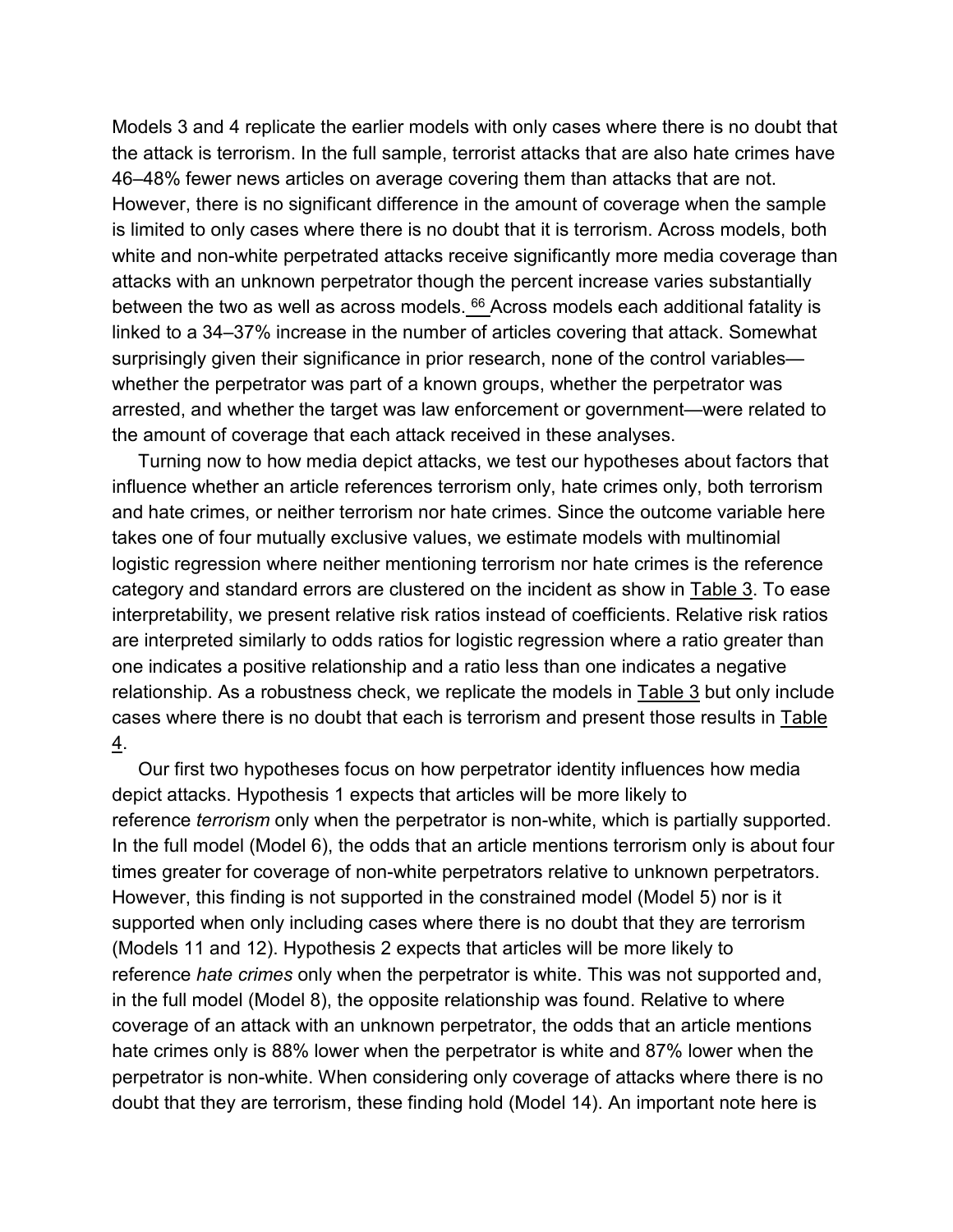that the perpetrators responsible for many attacks against mosques, Black churches, and synagogues—all of which are hate crimes—were never found, which likely influences this finding.

|                                             | All episodes<br>$(N = 136)$     |                                           |                                            | Episodes where no doubt it is<br>terrorism $(N = 113)$ |  |  |
|---------------------------------------------|---------------------------------|-------------------------------------------|--------------------------------------------|--------------------------------------------------------|--|--|
|                                             | Model 1                         | Model 2                                   | Model 3                                    | Model 4                                                |  |  |
| Perpetrator non-white                       | $2.79***$<br>(0.35)             | $2.45***$<br>(0.44)<br>$[1533\%]$ [1058%] | $2.71***$<br>(0.44)<br>[1408%]             | $2.38***$<br>(0.49)<br>[980%]                          |  |  |
| Perpetrator white                           | $2.01***$<br>(0.36)<br>[643%]   | $1.54**$<br>(0.46)<br>[364%]              | $1.90***$<br>(0.38)<br>[565%]              | $1.44**$<br>(0.44)<br>[324%]                           |  |  |
| Incident is also a<br>hatecrime             | $-0.65*$<br>(0.27)<br>$[-48\%]$ | $-0.62*$<br>(0.30)<br>$[-46%]$            | $-0.59$ <sup>+</sup><br>(0.32)<br>$[-45%]$ | $-0.59$ <sup>t</sup><br>(0.34)<br>$[-45%]$             |  |  |
| Number killed                               | $0.29**$<br>(0.09)<br>[34%]     | $0.29**$<br>(0.09)<br>[34%]               | $0.32**$<br>(0.11)<br>[37%]                | $0.31**$<br>(0.11)<br>[37%]                            |  |  |
| Perpetrator part of<br>known group          |                                 | $-0.19$<br>(0.42)<br>$[-18%]$             |                                            | $-0.23$<br>(0.42)<br>$[-21\%]$                         |  |  |
| Perpetrator arrested                        |                                 | 0.62 <sup>†</sup><br>(0.34)<br>[86%]      |                                            | 0.63 <sup>†</sup><br>(0.37)<br>[88%]                   |  |  |
| <b>Target law</b><br>enforcement/government |                                 | 0.20<br>(0.36)<br>[22%]                   |                                            | 0.10<br>(0.42)<br>$[10\%]$                             |  |  |
| <b>AIC</b>                                  | 901.33                          | 903.42                                    | 746.44                                     | 749.02                                                 |  |  |
| <b>BIC</b>                                  | 918.81                          | 929.63                                    | 762.81                                     | 773.56                                                 |  |  |

**Table 2**. Number of articles by terrorism episode. [\(Table view\)](https://www.tandfonline.com/reader/content/180b52869c4/10.1080/1057610X.2020.1830573/format/epub/EPUB/xhtml/t0002.xhtml)

Negative binomial regression models. Constants not reported.

Coefficients are presented with bootstrapped standard errors in parentheses and bolded if significant. Percent change in expected count reported in brackets.

† *p* < 0.10.

\*  $p < 0.05$ .

\*\*  $p < 0.01$ .

 $p < 0.001$ .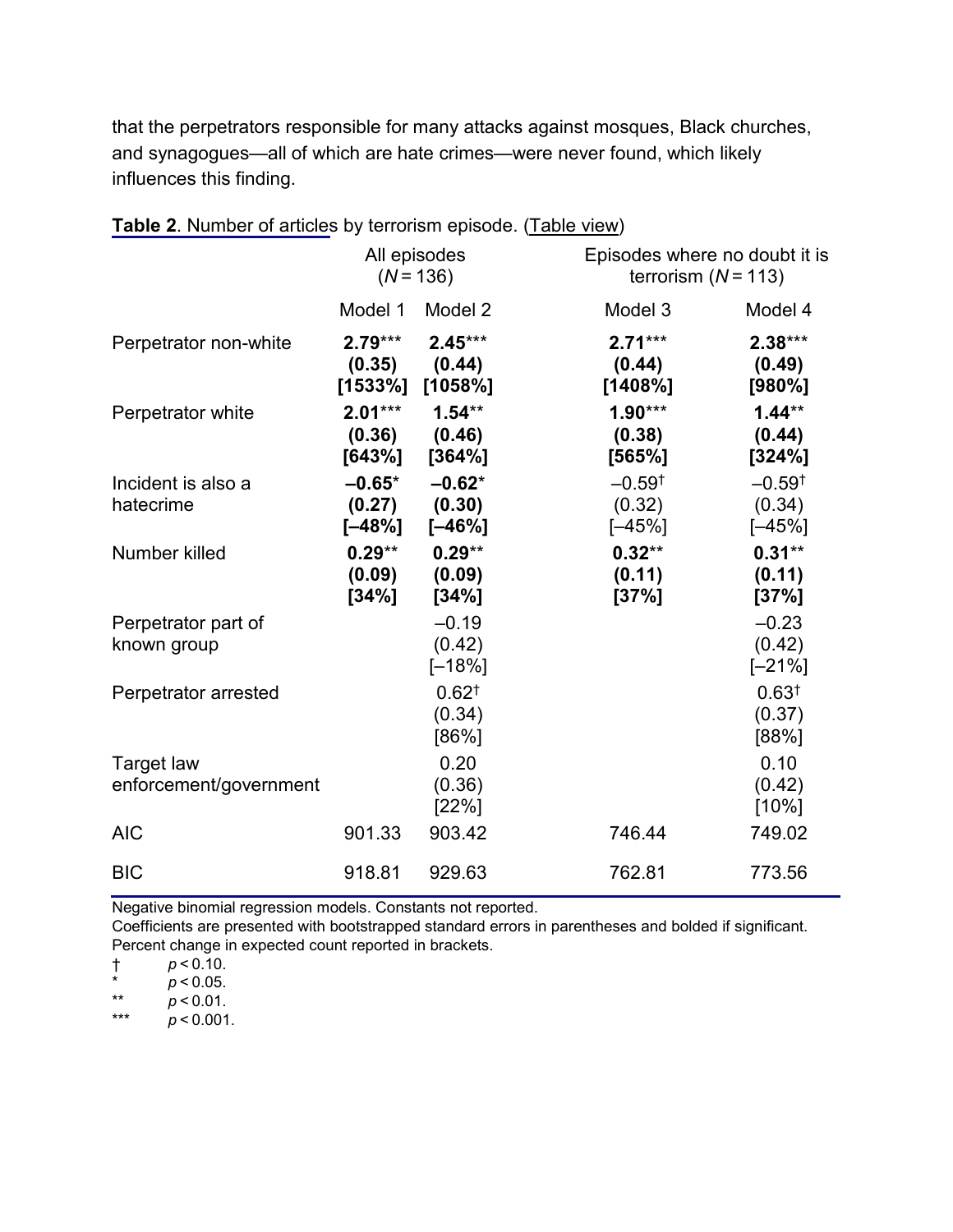|                                                  | Terrorism only              |                             | Hate crime only       |                     | Terrorism &<br>hate crime |                    |
|--------------------------------------------------|-----------------------------|-----------------------------|-----------------------|---------------------|---------------------------|--------------------|
|                                                  | Model<br>5                  | Model 6                     | Model 7               | Model 8             | Model<br>9                | Model<br>10        |
| Perpetrator non-white                            | $2.18^{+}$<br>(0.95)        | $5.12*$<br>(4.25)           | 0.58<br>(0.45)        | $0.12**$<br>(0.09)  | 2.09<br>(1.25)            | 2.62<br>(3.74)     |
| Perpetrator white                                | 0.48 <sup>†</sup><br>(0.21) | 1.53<br>(1.32)              | 0.65<br>(0.52)        | $0.13***$<br>(0.09) | 2.26<br>(2.69)            | 4.24<br>(6.20)     |
| Incident is also a hate<br>crime                 | $0.23**$<br>(0.11)          | $0.19**$<br>(0.10)          | $34.73***$<br>(21.11) | 32.92***<br>(21.64) | $5.40***$<br>(2.50)       | $3.79**$<br>(1.71) |
| Number killed                                    | 1.01<br>(0.04)              | $1.10^{*}$ (0.04)           | 1.00<br>(0.04)        | 1.03<br>(0.07)      | 1.05<br>(0.06)            | 1.09<br>(0.07)     |
| Incident is also a hate<br>crime * number killed | 1.13<br>(0.18)              | 1.04<br>(0.16)              | $1.23**$<br>(0.08)    | $1.20*$<br>(0.09)   | 1.11<br>(0.09)            | 1.06<br>(0.10)     |
| Perpetrator part of known<br>group               |                             | 4.54***<br>(1.42)           |                       | 0.74<br>(0.63)      |                           | 0.39<br>(0.39)     |
| Perpetrator arrested                             |                             | 0.53 <sup>†</sup><br>(0.19) |                       | 7.86***<br>(4.49)   |                           | $0.57*$<br>(0.16)  |
| Target law<br>enforcement/government             |                             | $0.35***$<br>(0.12)         |                       | 0.61<br>(0.51)      |                           | $0.24**$<br>(0.12) |

#### **Table 3**. Depicting attacks by article (*N* = 3,541). [\(Table view\)](https://www.tandfonline.com/reader/content/180b52869c4/10.1080/1057610X.2020.1830573/format/epub/EPUB/xhtml/t0003.xhtml)

Multinomial logistic regression models. Constants not reported.

Relative risk ratios are presented with clustered standard errors in parentheses and bolded if significant. † *p* < 0.10.

 $\frac{m}{100}$  *p* < 0.05.

\*\*  $p < 0.01$ .  $p < 0.001$ .

Our next three hypotheses focus on how media depict attacks depending on whether or not they also meet the criteria to be a hate crime. Hypothesis 3 expects that articles will be less likely to reference *terrorism* only when the incident is also a hate crime, which is supported. Across all cases (Models 5 and 6), the odds of an article referencing terrorism only were 77–81% lower when the incident also met the criteria for a hate crime. This finding was substantively the same in cases where there was no doubt they were terrorism (Models 11 and 12). Hypothesis 4 expects that articles will be more likely to reference *hate crimes* only when the incident is also a hate crime. Similarly, this finding is supported in models with all cases (7 and 8) and with only those where there is no doubt that they are terrorism (13 and 14). Hypothesis 5 expects that articles will be more likely to reference both *terrorism* and *hate crimes* when the incident is also a hate crime. As expected, the odds that an article mentions both *terrorism* and *hate crimes* is about two and a half and five and a half times greater when the incident also meets the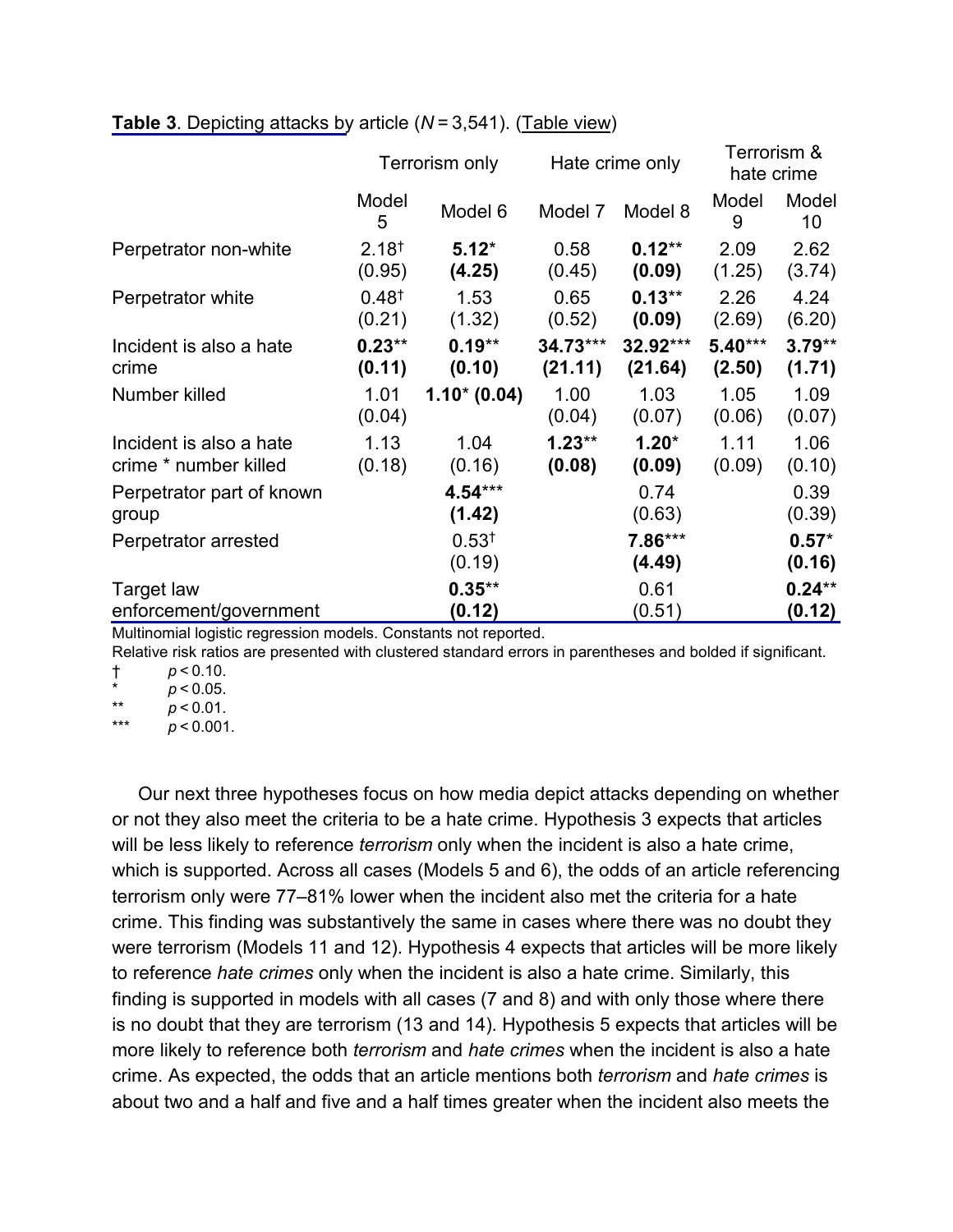criteria to be considered a hate crime—regardless of whether we are looking at the full set of cases (Models 9 and 10) or only those where there is no doubt that they are also terrorism (Models 15 and 16).

|                                                  | Terrorism only    |                     | Hate crime only       |                     | Terrorism &<br>hate crime |                     |
|--------------------------------------------------|-------------------|---------------------|-----------------------|---------------------|---------------------------|---------------------|
|                                                  | Model<br>11       | Model 12            | Model<br>13           | Model<br>14         | Model<br>15               | Model<br>16         |
| Perpetrator non-white                            | 2.03<br>(1.00)    | 2.47<br>(1.52)      | 0.24<br>(0.25)        | $0.04*$<br>(0.06)   | 0.78<br>(0.93)            | 1.37<br>(1.83)      |
| Perpetrator white                                | $0.35*$<br>(0.15) | 0.65<br>(0.39)      | 0.42<br>(0.35)        | $0.10**$<br>(0.08)  | 1.42<br>(1.60)            | 2.02<br>(2.45)      |
| Incident is also a hate<br>crime                 | $0.30*$<br>(0.15) | $0.22*$<br>(0.14)   | $20.17***$<br>(12.42) | 23.32***<br>(14.60) | $5.16***$<br>(2.65)       | $3.88**$<br>(2.00)  |
| Number killed                                    | 0.99<br>(0.05)    | $1.08* (0.04)$      | 1.02<br>(0.05)        | 1.11<br>(0.19)      | 1.03<br>(0.06)            | 1.09<br>(0.07)      |
| Incident is also a hate<br>crime * number killed | 1.11<br>(0.16)    | 1.02<br>(0.15)      | $1.21*$<br>(0.09)     | 1.12<br>(0.20)      | 1.10<br>(0.09)            | 1.04<br>(0.08)      |
| Perpetrator part of known<br>group               |                   | $3.86***$<br>(1.22) |                       | 1.91<br>(2.42)      |                           | 0.32<br>(0.33)      |
| Perpetrator arrested                             |                   | $0.45*$<br>(0.14)   |                       | $6.52**$<br>(3.63)  |                           | $0.53*$<br>(0.13)   |
| Target law<br>enforcement/government             |                   | $0.42*$<br>(0.15)   |                       | 0.60<br>(0.64)      |                           | $0.25***$<br>(0.13) |

**Table 4**. Depicting attacks by article for cases where there is no doubt it is terrorism. [\(Table view\)](https://www.tandfonline.com/reader/content/180b52869c4/10.1080/1057610X.2020.1830573/format/epub/EPUB/xhtml/t0004.xhtml)

Multinomial logistic regression models. Constants not reported.

Relative risk ratios are presented with clustered standard errors in parentheses and bolded if significant.

 $\frac{1}{2}$  *p* < 0.05.

\*\*  $p < 0.01$ .  $p < 0.001$ .

Our final two hypothesis focus on how the number of people killed influences how media depict attacks. Hypothesis 6 expects that articles will be less likely to reference *terrorism* only as the number of people killed increases and the incident is also a hate crime. While the odds that an article references terrorism only increases with more fatalities in the full models (8 and 12), the interaction between fatalities and meeting the criteria to be considered a hate crime is not significant in any of the models (7, 8, 11, or 12). Hypothesis 7 expects that articles will be more likely to reference *terrorism* and *hate crimes* when the number of people killed increases and the incident is also a hate crime, but this was not supported in any of the models (9, 10, 15, or 16). Though, while we did not specify a hypothesis about this, in three models (7, 8,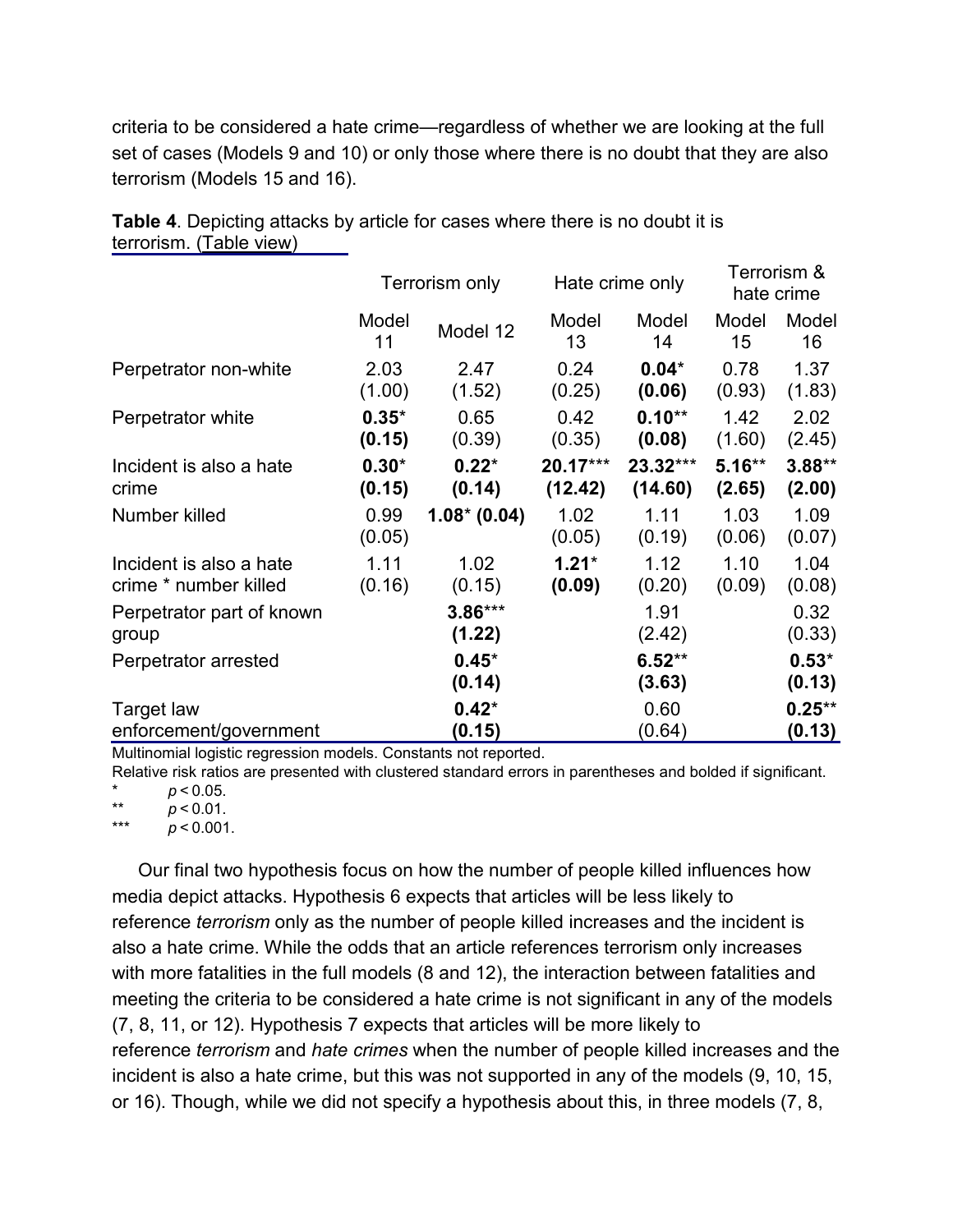and 13) the odds of referencing *hate crimes* only was higher when the incident met the criteria to be considered a hate crime and more people were killed.

In the full models, we controlled for three factors that prior research show can influence media coverage of terrorism: whether or not the perpetrator was part of a group, whether or not the perpetrator was arrested, and whether or not the attack targeted law enforcement or government. None of these three factors influence the number of articles covering each case [\(Table 2\)](https://www.tandfonline.com/reader/content/180b52869c4/10.1080/1057610X.2020.1830573/format/epub/EPUB/xhtml/t0002.xhtml) but they do influence what articles mention (Tables  $3$  and  $4$ ). Unsurprisingly, when the perpetrator is associated with a group the odds increase that articles covering the attack mention *terrorism* only. When the perpetrator is arrested, the odds increase that articles covering the attack mention *hate crimes* only and the odds decrease that articles covering the attack mention both *terrorism* and *hate crimes.* Articles covering attacks that target law enforcement or government are less likely to reference *terrorism* only or both *terrorism* and *hate crimes.*

In sum, our results show that media do differentially cover terrorist attacks that are also hate crimes compared to those that are not. From the newsworthiness perspective, attacks that are also hate crimes receive significantly less media attention, which may result in less public awareness that these occur. Additionally, attacks with higher fatalities receive more coverage. Attacks with a non-white perpetrator receive the most coverage, on average, followed by attacks with a white perpetrator and then attacks with an unknown perpetrator. Turning to how media depict attacks in their coverage, coverage of attacks that were also hate crimes was significantly more likely to reference either *hate crimes* only or both *terrorism* and *hate crimes* and significantly less likely to reference *terrorism* only. Further, coverage of attacks with non-white perpetrators were more likely to be mention *terrorism* only and less likely to mention *hate crimes* only, but only in some models and not in others. And, contrary to expectation, coverage of attacks with white perpetrators was less likely to reference *hate crimes* only in some models but not others. Finally, as more people are killed, the odds that an article references *terrorism* only increases. And when more people are killed plus the attack meet criteria for a hate crime as well, media are more likely to mention *hate crimes* only in their coverage.

#### **Discussion**

Our motivating question for this paper was how—if at all—do media differentially cover terrorist attacks that are also hate crimes compared to those that are not? To date, research on media coverage of terrorism and media coverage of crime have largely been separate. Further, only a few studies explicitly discuss the overlaps and differences between terrorism and hate crimes. Here we bridge these literatures to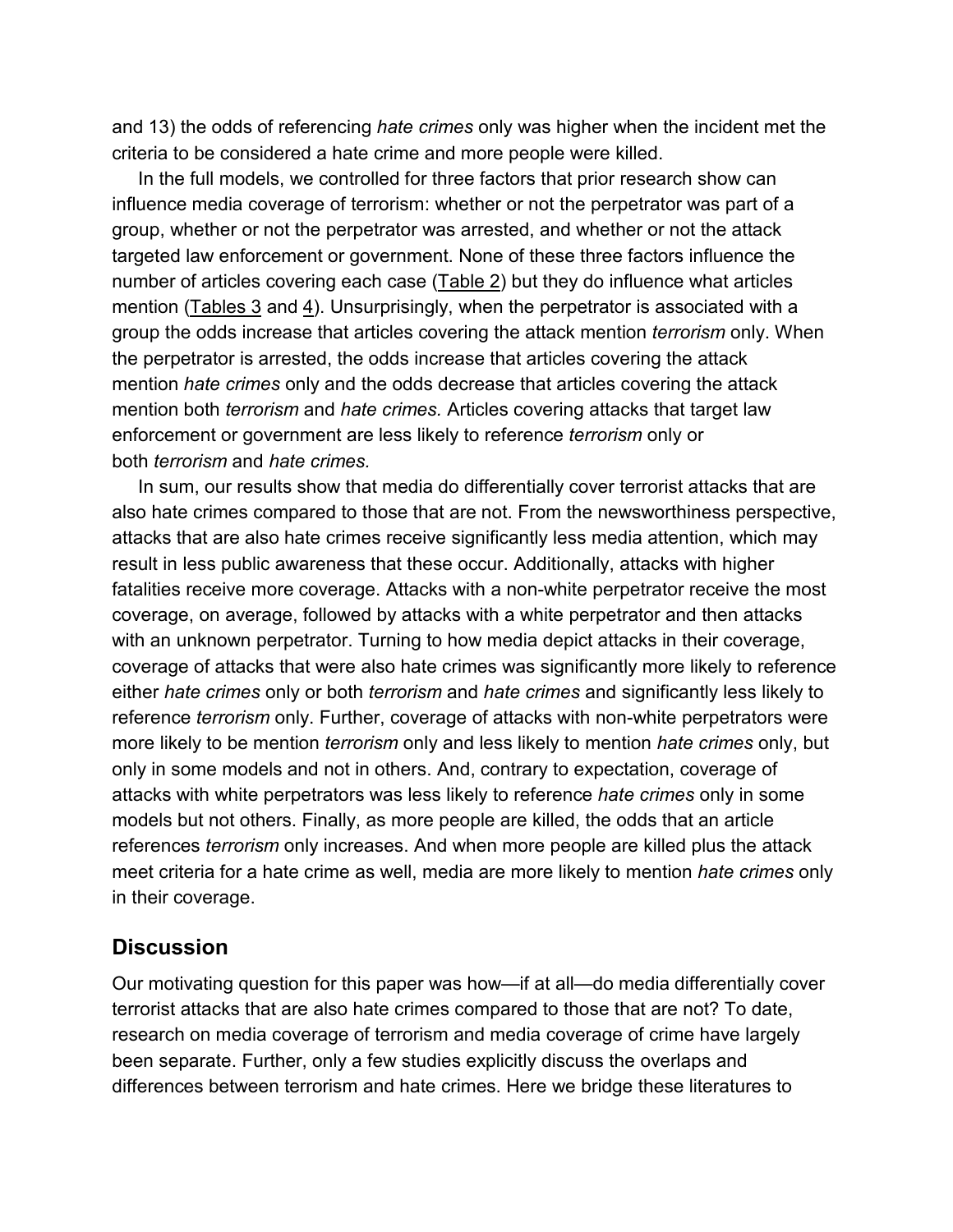examine how media cover terrorist attack when they are also hate crimes versus when they are not.

We do not have stated hypotheses for the newsworthiness portion of our models; with the lack of research on the portrayal of hate crime in the media, there is no basis for expectations. We find that attacks which are also hate crimes receive significantly less media attention. This finding aligns with a number of earlier studies, each with a corresponding mechanism. First and in line with prior research, we demonstrate that incidents that are *terrorism only* receive more media coverage. [67](https://www.tandfonline.com/reader/content/180b52869c4/10.1080/1057610X.2020.1830573/format/epub/EPUB/xhtml/index.xhtml#EN0067) Second, as Gade and colleagues found media coverage of white mass shooters to be more sympathetic and positive, we show a similar relationship between *hate crimes* and media non-coverage, a form of tacit approval. [68](https://www.tandfonline.com/reader/content/180b52869c4/10.1080/1057610X.2020.1830573/format/epub/EPUB/xhtml/index.xhtml#EN0068) While what is on the news is important, what *is not* on the news also shapes the public perceptions and (lack of) awareness of issues in society.

We also find that each additional fatality is linked to a 34–37% increase in the number of articles covering that attack. This suggests the adage, *if it bleeds, it leads*, which supports prior research. <sup>[69](https://www.tandfonline.com/reader/content/180b52869c4/10.1080/1057610X.2020.1830573/format/epub/EPUB/xhtml/index.xhtml#EN0069)</sup> Again, what *is not* on the news also matters and, while there is ample evidence that news media coverage of crime favors dominant values and groups by over-covering minorities as perpetrators,  $\frac{70}{2}$  $\frac{70}{2}$  $\frac{70}{2}$  we demonstrate that minority victims of hate crime are less likely to be covered in the media.

Both findings support the processes of social identity theory and the implications of Black's behavior of law.  $71$  The dominant societal viewpoint is likely to be reproduced and reinforced by the media, including views of in- and out-groups. As hate crimes are definitionally downward (or outward), the views of society, the media, and the perpetrator are likely to align and the result is a lack of news coverage. Terrorism is upward (or inward) and allows the media to represent attacks—particularly those with a high body-count—as existential threats to societal values and interests.

Moving to how media depict attacks, our first two stated hypotheses dealt with the race of the perpetrator; we expected a positive correlation between media coverage mentioning *terrorism* and a non-white perpetrator, plus between media coverage mentioning *hate crimes* and a white perpetrator. The *terrorism*/non-white connection is partially supported, but the *hate crimes*/white connection was not. In fact, the most significant finding here is that media coverage is more likely to reference *hate crimes* for attacks with an unknown perpetrator compared to attacks either committed by a known white or known non-white perpetrator. Given the earlier discussion on the difficulty of proving *bias* in hate crime cases, and the police hesitancy to categorize non-obvious bias crimes as hate crimes as a result, we may be witnessing an opposite effect: in the absence of evidence of non-bias, the media is free to speculate (and possibly appeal to more viewers).

Our next three stated hypotheses test how the media depict attacks as *hate crime* or *terrorism*. While there remains difficulty in convicting offenders of hate crime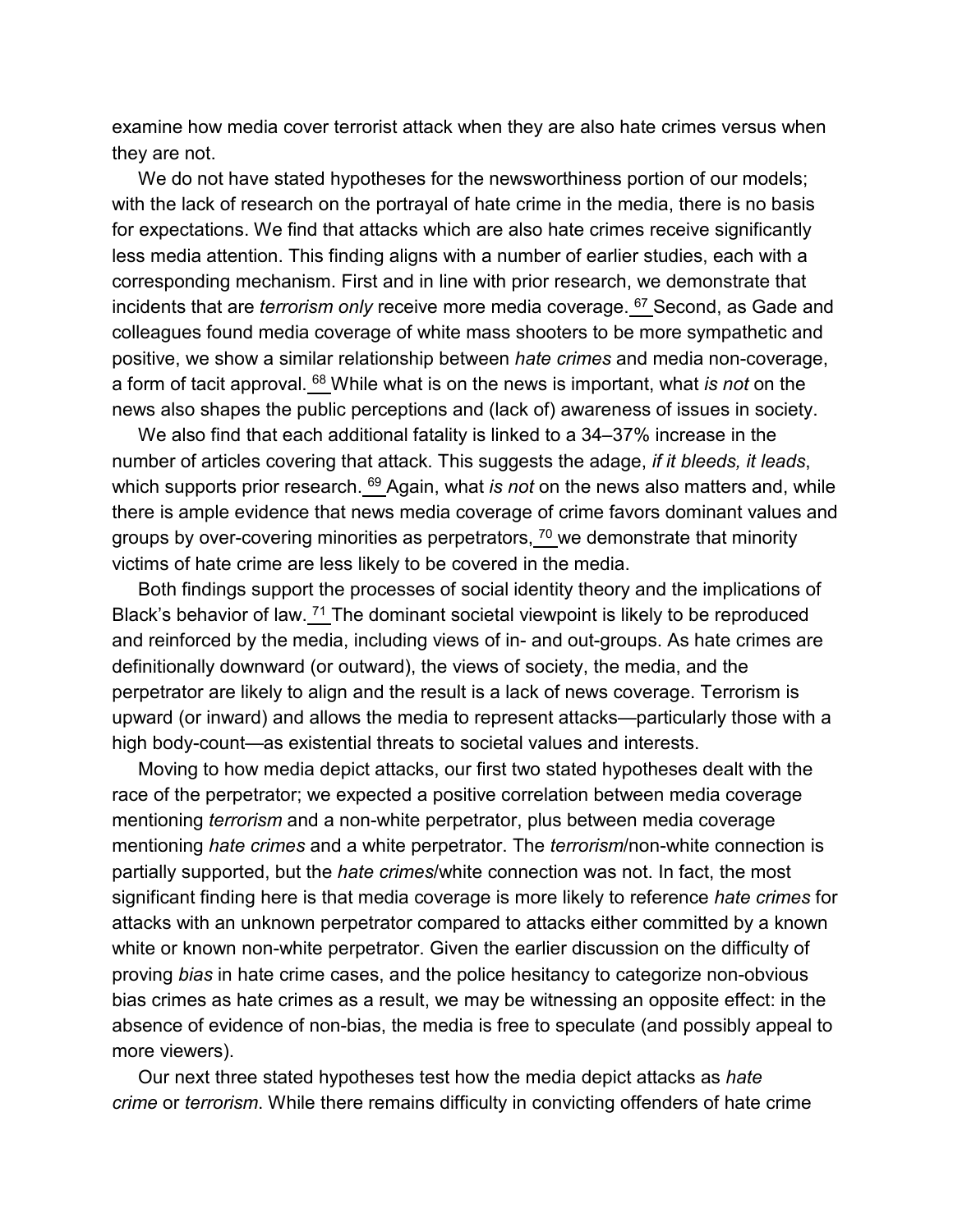enhancements, media are not held to such stringent standards. In our analysis of H2, we found that the media is reluctant to classify attacks by known attackers as hate crimes, but our analysis of H3 through H5 shows that when media do label an attack as a hate crime, it is more often than not correct in their assessment. The found differences could be an indication of accuracy in reporting or of something more complex. It is beyond the scope of this study, but future work should analyze the content of the coverage for evidence of in- and out-group reinforcement. Just as prior research on hate crimes found, it is possible to be both accurate while also bolstering dominant viewpoints and affecting perceptions of group-based differences. [72](https://www.tandfonline.com/reader/content/180b52869c4/10.1080/1057610X.2020.1830573/format/epub/EPUB/xhtml/index.xhtml#EN0072)

The final two hypotheses concern how media depict attacks in relation to number of people killed. As more people are killed, articles are more likely to mention *terrorism* only, while as more people are killed and the attack meets the criteria for a hate crime, the more likely to mention *hate crimes* only. These final two findings we find most illuminating and worthy of further study; our evidence suggests more conceptual distance than closeness. While there is considerable overlap in the standard definitions of terrorism and hate crime, our findings suggest there is more to the difference than just degree of violence. Thus, hate crime on a large scale is not necessarily terrorism and terrorism on a small scale is not necessarily hate crime. Conceptually, this makes sense: the motivational sources and end goals of terrorism and hate crimes typically differ, even if the means are similar. This does suggest that, though the media may inject varying levels of bias  $73$  and dominant dogma  $74$  into its reporting, there remains an appreciable difference between the two that is impossible to entirely obscure.

Our analysis of control variables also yields some suggested support for these intrinsic differences. We found that articles were more likely to mention *terrorism* only when the perpetrator is associated with a group and that articles were more likely to mention *hate crimes* only when the perpetrator was arrested. The motivational source for an attack is difficult to ascertain, unless explicitly stated; in both of the aforementioned cases, the media is typically provided with additional information about the attack leading to both an increase in accuracy of reporting and a differentiation between the types of attack. Additionally, while a past study has shown attacks receive more coverage when the target is law enforcement or government,  $\frac{75}{1}$  $\frac{75}{1}$  $\frac{75}{1}$  we found that the media depict these attacks as *terrorism* only less often.

Returning to what little we know about the media and hate crime coverage,  $\frac{76}{ }$  $\frac{76}{ }$  $\frac{76}{ }$  our research suggests not only that *terrorism* and *hate crimes* are differentially covered, but that dominant viewpoints are broadcast and minority ones are silenced. Part of this might be explained by body count, as we found increased deaths lead to increased coverage, and terror attacks typically claim more victims than hate crimes, but the crime *direction* and *relational distance* also seem to matter. Black did not cover the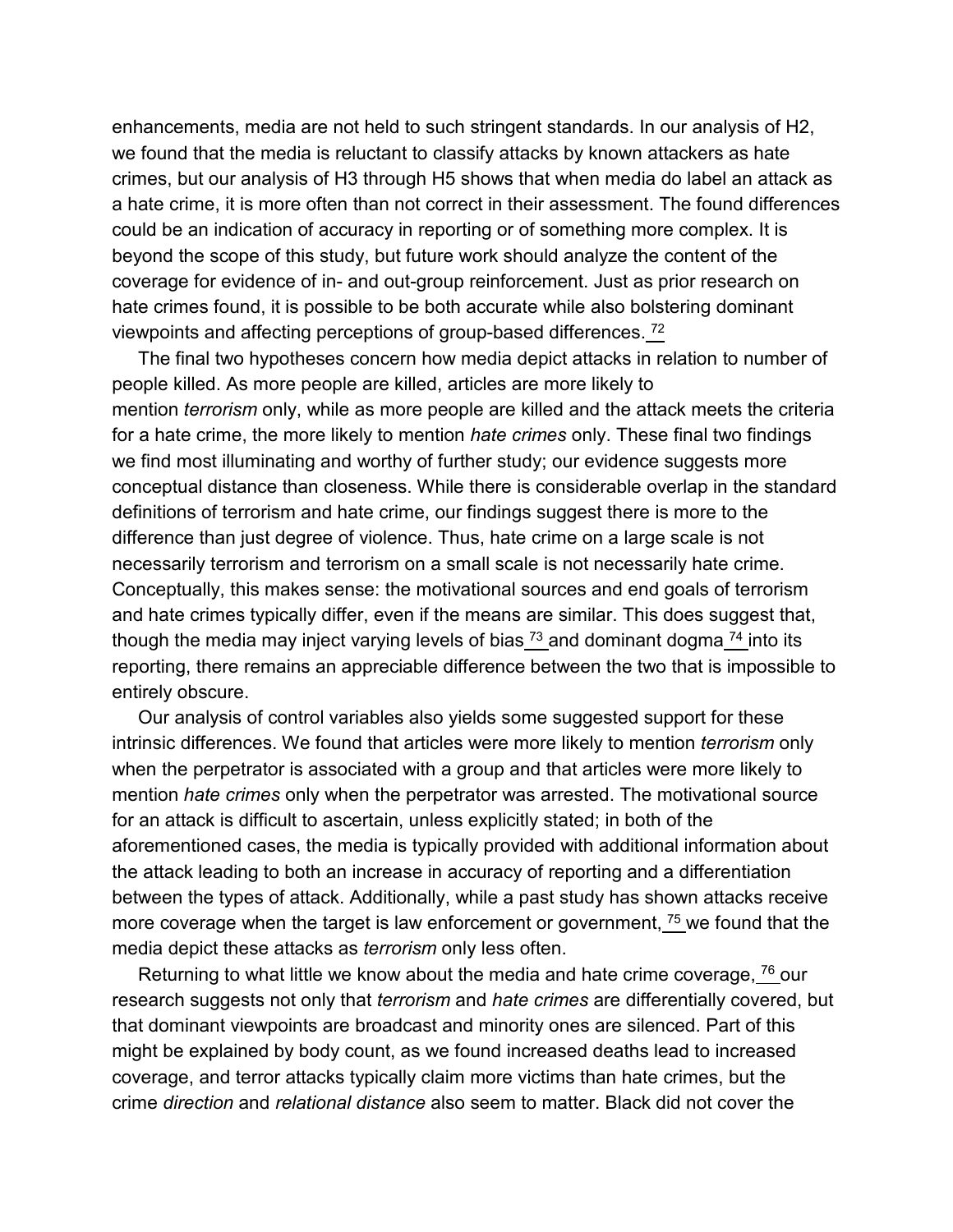media, only public perception, yet the patterns we uncovered echo his arguments: "*The offense of a marginal person or group against an integrated person or group is more serious than an offense in the opposite direction*" [77](https://www.tandfonline.com/reader/content/180b52869c4/10.1080/1057610X.2020.1830573/format/epub/EPUB/xhtml/index.xhtml#EN0077) and "*Deviant behavior by a marginal person or group against an integrated person or group, or centripetal deviance, is the most serious.*" [78](https://www.tandfonline.com/reader/content/180b52869c4/10.1080/1057610X.2020.1830573/format/epub/EPUB/xhtml/index.xhtml#EN0078)

## **Conclusion**

#### *Limitations and Future Direction*

As we see from this paper, media do differentially cover terrorist attacks that are also hate crimes compared to those that are not. Of course, our findings are not without limitation and room for expansion. First, as noted in the methods section, ideally, we would have also examined media coverage of attacks that meet the criteria for hate crimes, but not for terrorism. While the GTD systematically codes terrorist attacks without reliance on law enforcement reporting, no similar database exists for hate crimes. Rather, the FBI's Unified Crime Report data relies on reporting from local law enforcement which is often incomplete, likely missing for non-random reasons, and often does not include sufficient information to search news coverage. Thus, it is impossible to create a comparable list of all hate crimes in the U.S. over this time period and pull media coverage of them. Any attempt at this would likely be biased in ways that would render findings invalid, which is unfortunately an unavoidable limitation. Second, our project is limited to print media coverage of attacks which—particularly in the digital age—is not constrained by the amount of airtime in a day. It is possible that examining trends in broadcast news media coverage would yield different results or exacerbate present findings. While examining this is beyond the scope of the current project, it is a worthy avenue for future study to expand research on media coverage of crime and terrorism. Third, we focus only on U.S. based attacks and news coverage. Thus, the question remains on the extent to which our findings would generalize to other questions, which also present an opportunity for further exploration. Fourth, our data range from 2006 through 2015 and, since 2016, the world has seen shifts in political discourse, the parties in power, and a spike in bias crimes. The Uniform Crime Report has noted hate crimes have increased for the third consecutive year, beginning in 2016. [79](https://www.tandfonline.com/reader/content/180b52869c4/10.1080/1057610X.2020.1830573/format/epub/EPUB/xhtml/index.xhtml#EN0079)

Future work should include cases from 2016 onward, look at media beyond print, and go deeper into newsworthiness and bias in media coverage. We have shown that the media treats the two crime types differentially, but have only begun to explain how or why. Studies of media discourse around homosexuality and moral panics, <sup>[80](https://www.tandfonline.com/reader/content/180b52869c4/10.1080/1057610X.2020.1830573/format/epub/EPUB/xhtml/index.xhtml#EN0080)</sup> for example, find that *moral entrepreneurs* manipulate the media for political, societal, and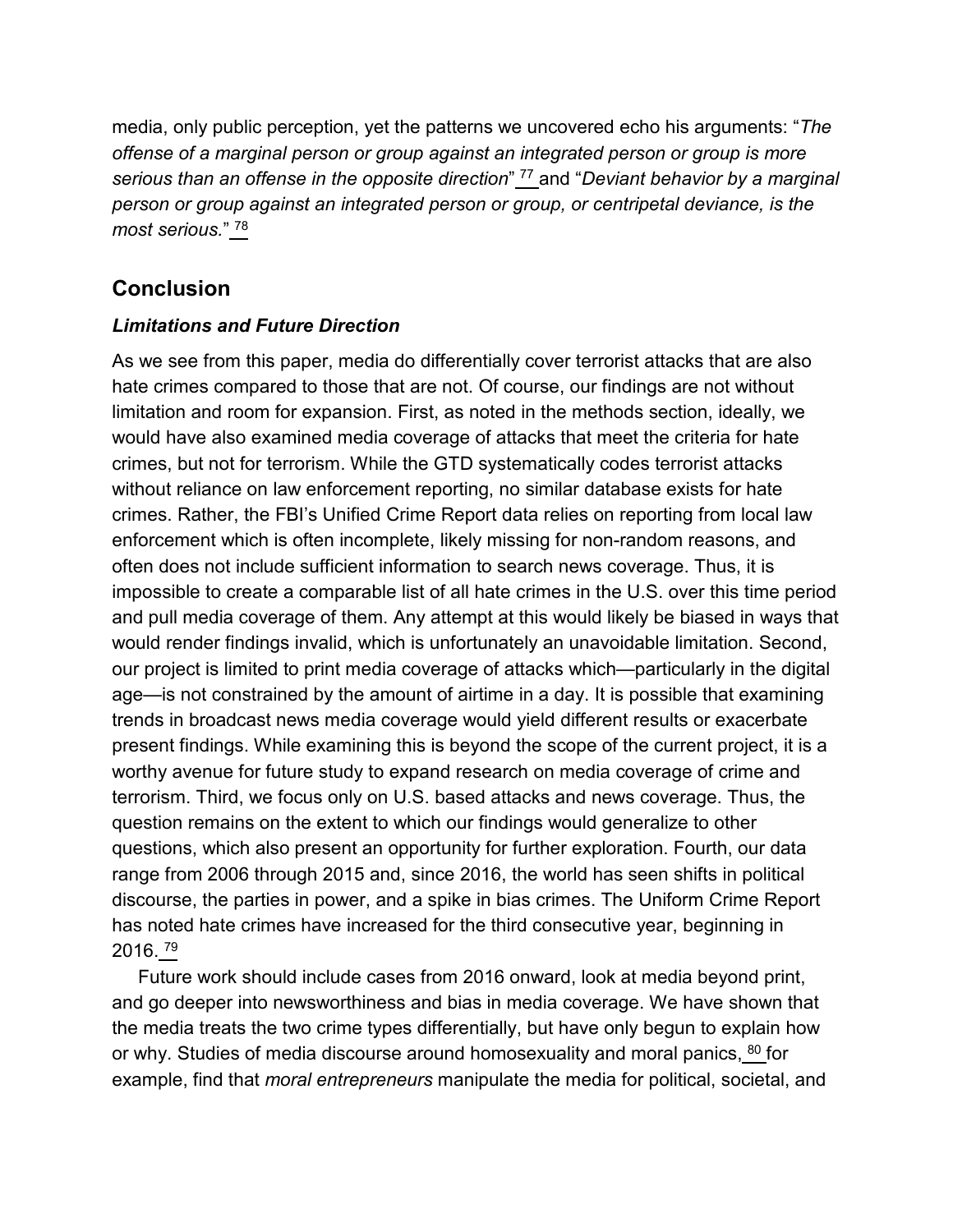cultural ends. Only by doing a deeper textual analysis would it be possible to draw similar conclusions about hate crime alone or in relation to terrorism.

Beyond media coverage, our work suggests a real difference between the two attack types other than academic (upward/downward and inward/outward). While *terrorism* may simply "sell" better than *hate crime* to a media audience, we return to our finding that even high fatality hate crimes receive less coverage than high fatality terrorist attacks. A theoretical study should consider these differences in how *terrorism* and *hate crimes* are conceptualized and where there is conceptual overlap or distinction in addition to the purely quantitative and commonly explored, such as scope.

#### *Implications*

Our research has implications for the theoretical debate between terrorism and hate crimes being "close cousins" or "distant relatives." [81](https://www.tandfonline.com/reader/content/180b52869c4/10.1080/1057610X.2020.1830573/format/epub/EPUB/xhtml/index.xhtml#EN0081) The *newsworthiness* portion of our study demonstrated a difference in the media attention an attack receives, with *terrorism* receiving more attention than *hate crimes*. When considering media depictions of high-body count attacks, we note both accuracy in reporting and media support for the dominant narrative. This points to inherent differences between the crimes beyond scale that are worthy of more theoretical attention and examination of how the public perceives acts of violence.

We only found partial support for the hypothesis that non-white perpetrators of *terrorism* of receive more media coverage, but we also found that non-white perpetrators of *hate crime* receive more media coverage, not white perpetrators as originally hypothesized. We went into this study with a few general assumptions, including "if it bleeds, it leads" and that dominant narratives ("minorities commit terrorism" and "majorities commit hate crimes") would determine media depictions. Instead, we find partial support that the media covers minorities *more* when they commit terrorism *and* when they commit hate crimes. Likewise, we find full support for the argument that cases with minority victims (hate crimes) receive less media attention and that low fatality count attacks (again, more typical of hate crimes) receive less media attention, too.

Black's *relational distance* provides one explanation for this. [82](https://www.tandfonline.com/reader/content/180b52869c4/10.1080/1057610X.2020.1830573/format/epub/EPUB/xhtml/index.xhtml#EN0082) *Inward* crimes (terrorism) appear more threatening to the general public because most people consider themselves to be at the center of society. *Outward* crimes (hate crimes) by definition are less relatable to the general public. Beyond this, we can imagine crimes not of center versus periphery (or vice versa), but periphery versus periphery. For example, an Amish on Amish attack. We expect attacks like this to receive the least amount of media attention overall.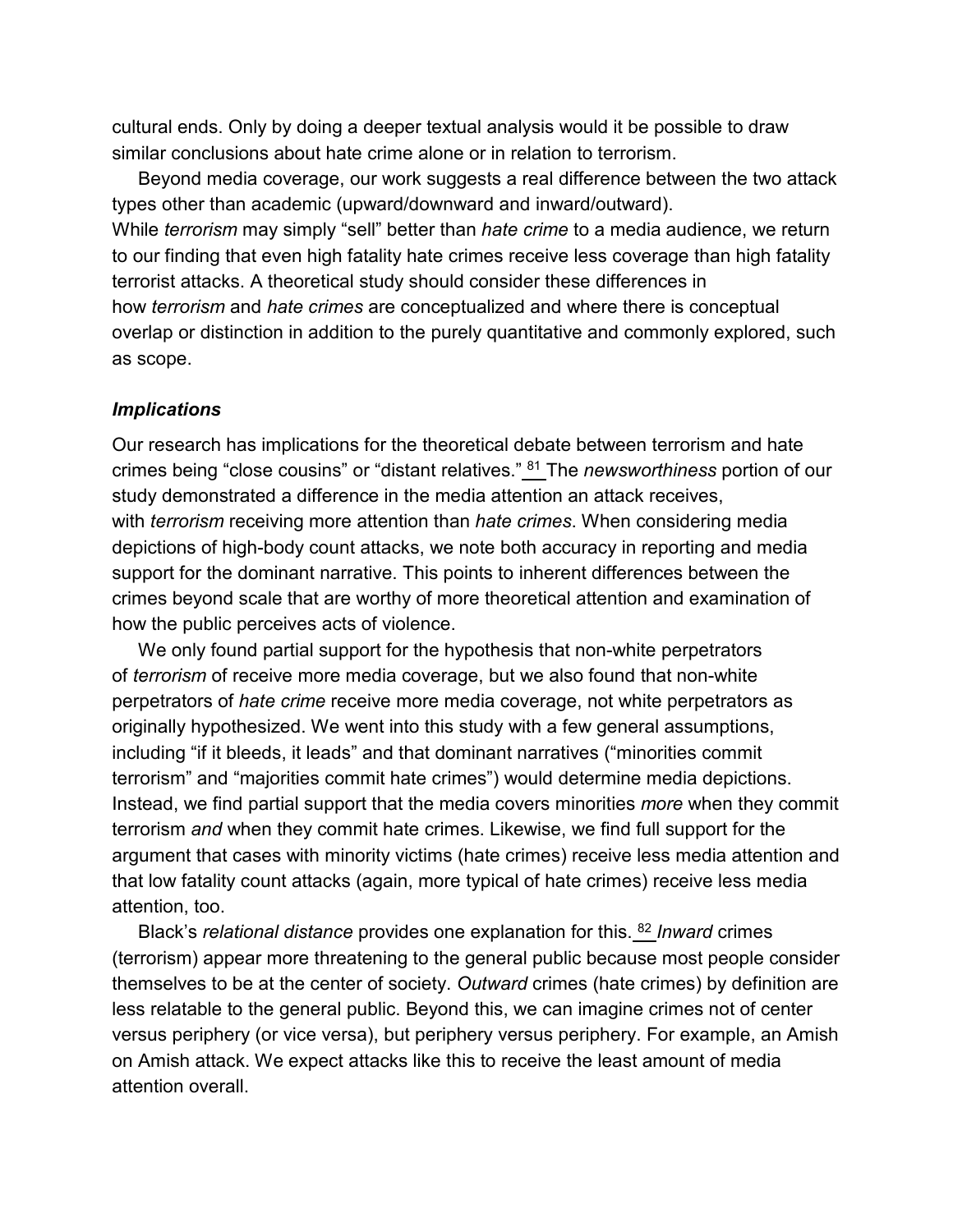## **Notes**

1.

U.S. Department of Homeland Security, "Counter Terrorism and Homeland Security Threats," accessed 13 December 2019, [https://www.dhs.gov/counter-terrorism-and](https://www.dhs.gov/counter-terrorism-and-homeland-security-threats)[homeland-security-threats.](https://www.dhs.gov/counter-terrorism-and-homeland-security-threats)

2.

Bart Schuurman, "Research on Terrorism, 2007–2016: A Review of Data, Methods, and Authorship," *Terrorism and Political Violence* (2018): 1–16; Joseph K. Young, "Measuring terrorism," *Terrorism and Political Violence*, *31*, no. 2 (2019): 323–45.

3.

Gallup, "Terrorism," accessed March 3,

2020, [https://news.gallup.com/poll/4909/terrorism-united-states.aspx.](https://news.gallup.com/poll/4909/terrorism-united-states.aspx)

4.

BBC, "FBI: Spice in US Hate Crimes for Third Year in a Row," accessed 13 November 2018, [https://www.bbc.com/news/world-us-canada-46189391.](https://www.bbc.com/news/world-us-canada-46189391)

5.

For more details on the GTD and their coding decisions,

see: [https://www.start.umd.edu/research-projects/global-terrorism-database-gtd.](https://www.start.umd.edu/research-projects/global-terrorism-database-gtd) 6.

James G. Bell and Barbara Perry, "Outside Looking In: The Community Impacts of Anti-Lesbian, Gay, and Bisexual Hate Crime," *Journal of Homosexuality*, *62*, no. 1 (2015): 98–120.

7.

Kathleen Deloughery, Ryan D. King, and Victor Asal, "Close Cousins or Distant Relatives? The Relationship between Terrorism and Hate Crime." *Crime & Delinquency 58*, no. 5 (2012): 663–88; Colleen E. Mills, Joshua D. Freilich, and Steven M. Chermak, "Extreme Hatred: Revisiting the Hate Crime and Terrorism Relationship to Determine whether They Are 'Close Cousins' or 'Distant Relatives'." *Crime & Delinquency 63*, no. 10 (2017): 1191–223.

8.

Deloughery, King, and Asal, "Close Cousins or Distant Relatives?"

9.

Mills, Freilich, and Chermak, "Extreme hatred."

10.

Travis L. Dixon, "Black Criminals and White Officers: The Effects of Racially Misrepresenting Law Breakers and Law Defenders on Television News." *Media Psychology 10*, no. 2 (2007): 270–91; Travis L. Dixon, "Good Guys Are Still Always in White? Positive Change and Continued Misrepresentation of Race and Crime on Local Television News." *Communication Research 44*, no. 6 (2017): 775–92; Travis L. Dixon and Daniel Linz, "Overrepresentation and Underrepresentation of African Americans and Latinos as Lawbreakers on Television News." *Journal of Communication 50*, no. 2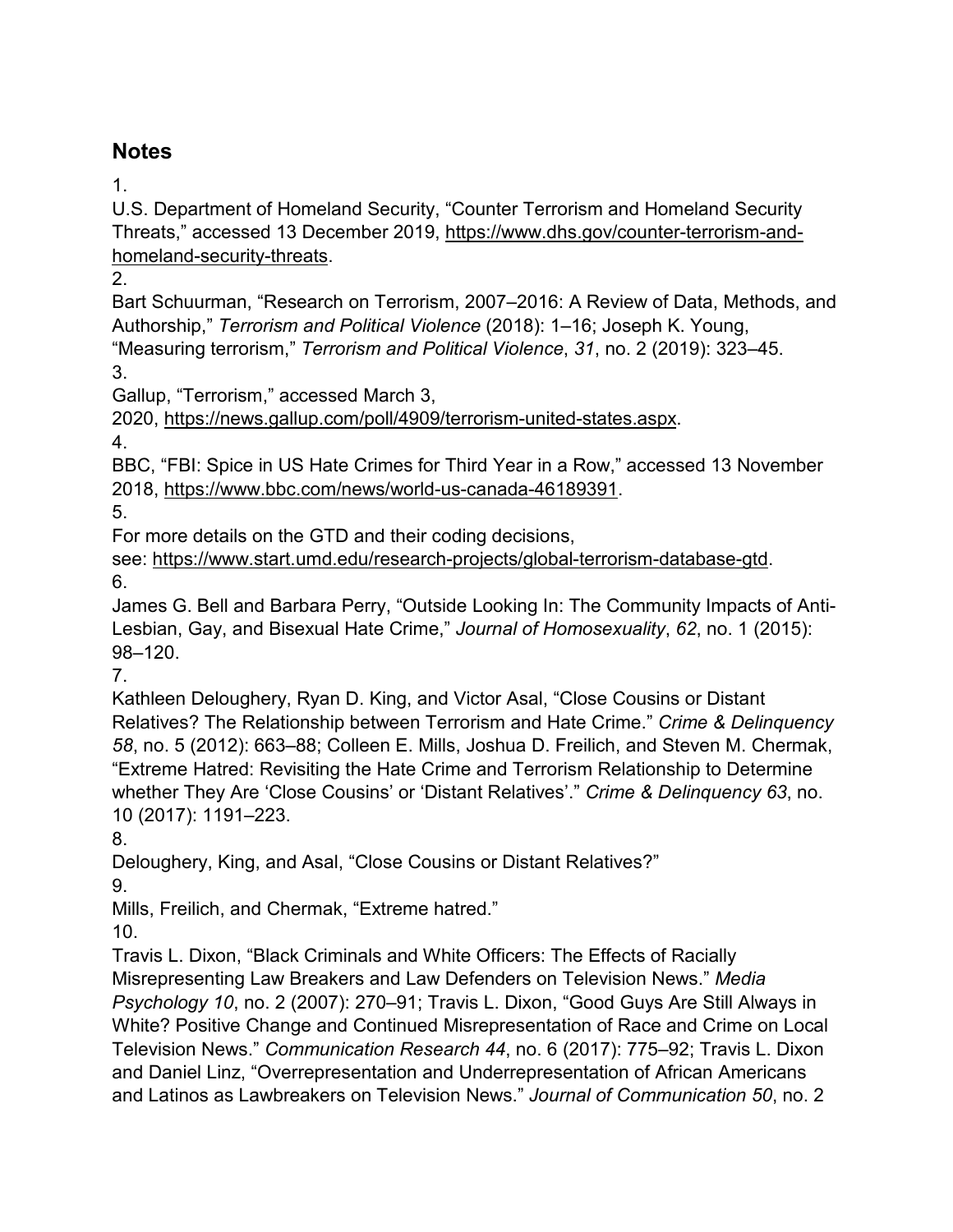(2000): 131–54; Travis L. Dixon and Daniel Linz, "Race and the Misrepresentation of Victimization on Local Television News." *Communication Research 27*, no. 5 (2000): 547–73; Travis L. Dixon and Charlotte L. Williams, "The Changing Misrepresentation of Race and Crime on Network and Cable News." *Journal of Communication 65*, no. 1 (2015): 24–39; Jason R. Silva and Joel A. Capellan, "The Media's Coverage of Mass Public Shootings in America: Fifty Years of Newsworthiness." *International Journal of Comparative and Applied Criminal Justice 43*, no. 1 (2019): 77–97. 11.

Bryan Arva, Muhammed Idris, and Fouad Pervez, "Almost All News Coverage of the Barcelona Attack Mentioned Terrorism. Very Little Coverage of Charlottesville Did," *Washington Post,* accessed 31 August

2017, [https://www.washingtonpost.com/news/monkey-cage/wp/2017/08/31/almost-all](https://www.washingtonpost.com/news/monkey-cage/wp/2017/08/31/almost-all-news-coverage-of-the-barcelona-attack-mentioned-terrorism-very-littlecoverage-of-charlottesville-did/?noredirect=on&utm_term=.9984280b72ee)[news-coverage-of-the-barcelona-attack-mentioned-terrorism-very-littlecoverage-of](https://www.washingtonpost.com/news/monkey-cage/wp/2017/08/31/almost-all-news-coverage-of-the-barcelona-attack-mentioned-terrorism-very-littlecoverage-of-charlottesville-did/?noredirect=on&utm_term=.9984280b72ee)charlottesville-[did/?noredirect=on&utm\\_term=.9984280b72ee](https://www.washingtonpost.com/news/monkey-cage/wp/2017/08/31/almost-all-news-coverage-of-the-barcelona-attack-mentioned-terrorism-very-littlecoverage-of-charlottesville-did/?noredirect=on&utm_term=.9984280b72ee); Steven M. Chermak and Jeffrey Gruenewald, "The Media's Coverage of Domestic Terrorism." *Justice Quarterly 23*, no. 4 (2006): 428–61; Emily Kalah Gade, Dallas Card, Sarah K. Drier, and Noah A. Smith, "What Counts as Terrorism? An Examination of Terrorist Designations among US Mass Shootings" (paper presented at the 2018 Society for Political Methodology Annual Meeting, July 18–21, Provo, UT, 2018); Erin M. Kearns, Allison E. Betus, and Anthony F. Lemieux, "Why Do Some Terrorist Attacks Receive More Media Attention than Others?" *Justice Quarterly 36*, no. 6 (2019): 985–1022; Zachary S. Mitnik, Joshua D. Freilich, and Steven M. Chermak, "Post-9/11 Coverage of Terrorism in the New York Times," *Justice Quarterly 37*, no. 1 (2020): 161–85; Kimberly A. Powell, "Framing Islam: An Analysis of US Media Coverage of Terrorism Since 9/11," *Communication Studies 62*, no. 1 (2011): 90–112; Nel Ruigrok and Wouter Van Atteveldt, "Global Angling with a Local Angle: How US, British, and Dutch Newspapers Frame Global and Local Terrorist Attacks," *Harvard International Journal of Press/Politics 12*, no. 1 (2007): 68–90. 12.

George Gerbner, "Cultivation Analysis: An Overview," *Mass Communication and Society 1*, no. 3–4 (1998): 175–94; Maxwell McCombs, "The Agenda-Setting Role of the Mass Media in the Shaping of Public Opinion" (Mass Media Economics 2002 Conference, London School of Economics London, England); Dietram A. Scheufele and David Tewksbury, "Framing, Agenda Setting, and Priming: The Evolution of Three Media Effects Models," *Journal of Communication 57*, no.1 (2007): 9–20; Amos Tversky and Daniel Kahneman, "The Framing of Decisions and the Psychology of Choice," *Science 211*, no. 4481 (1981): 453–8.

13.

Tony Harcup and Deirdre O'Neill, "What Is News?: News Values Revisited (again)," *Journalism Studies 18*, no. 12 (2017): 1470–88. 14.

Joachim F. Staab, "The Role of News Factors in News Selection: A Theoretical Reconsideration," *European Journal of Communication 5*, no. 4 (1990): 423–43. 15.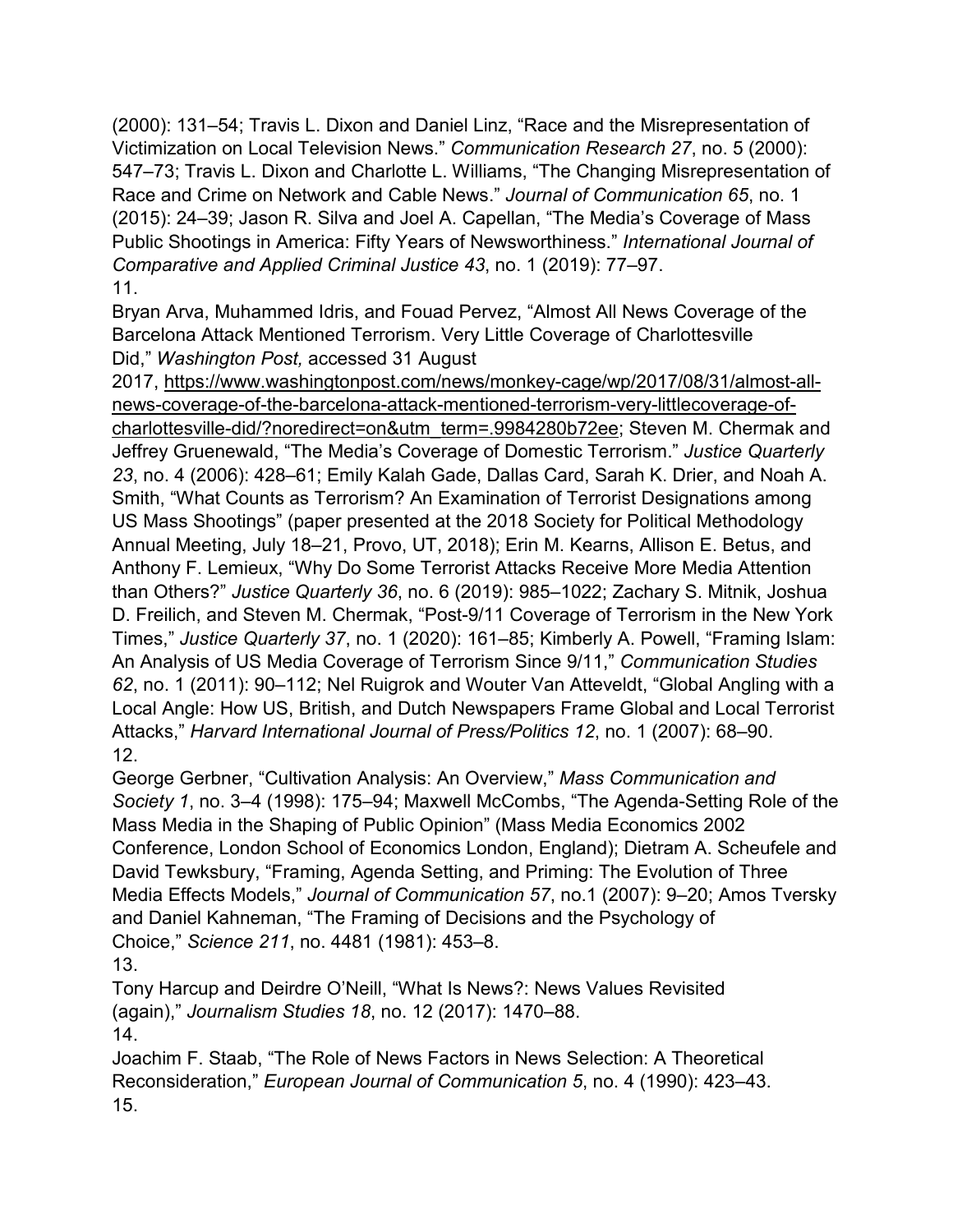Wolfgang Donsbach, "Psychology of News Decisions: Factors behind Journalists' Professional Behavior," *Journalism* 5, no. 2 (2004): 131–57. 16.

David L. Altheide, "Reflections: Ethnographic Content Analysis," *Qualitative Sociology 10*, no. 1 (1987): 65–77; Jennings Bryant and Dorina Miron, "Theory and Research in Mass Communication," *Journal of Communication 54*, no. 4 (2004): 662–704; George Gerbner, "Cultural Indicators: The Third Voice," *Communications Technology and Social Policy 11*, no. 1 (1973): 555–73; George Gerbner, Larry Gross, Michael Morgan, and Nancy Signorielli, "Living with Television: The Dynamics of the Cultivation Process," *Perspectives on Media Effects* (1986): 17–40; McCombs, "The Agenda-Setting Role"; Na'ama Nagar, "Who Is Afraid of the T-Word? Labeling Terror in the Media Coverage of Political Violence before and after 9/11," *Studies in Conflict & Terrorism 33*, no. 6 (2010): 533–47; W. James Potter, "A Critical Analysis of Cultivation Theory," *Journal of Communication 64*, no. 6 (2014): 1015–36. 17.

Todd Gitlin, "Media Sociology: The Dominant Paradigm," *Theory and society 6*, no. 2 (1978): 205–53.

18.

Stuart Hall, "The Determinations of News Photographs," *The Manufacture of News: A Reader 3*, (1973): 176–190.

19.

Edward S. Herman and Noam Chomsky, *Manufacturing Consent: The Political Economy of the Mass Media* (New York, NY: Random House, 2002). 20.

Ibid.

21.

Jörgen Westerståhl and Folke Johansson, "Foreign News: News Values and Ideologies," *European Journal of Communication 9*, no. 1 (1994): 71–89. 22.

David H. Weaver, Randal A. Beam, Bonnie J. Brownlee, Paul S. Voakes, and G. Cleveland Wilhoit, *The American Journalist in the 21st Century: US News People at the Dawn of a New Millennium* (New York, NY: Routledge, 2009).

23.

Harcup and O'Neill, "What Is News?"

24.

Derek J. Paulsen, "Murder in Black and White: The Newspaper Coverage of Homicide in Houston," *Homicide Studies 7*, no. 3 (2003): 289–317; Moira Peelo, Brian Francis, Keith Soothill, Jayn Pearson, and Elizabeth Ackerley, "Newspaper Reporting and the Public Construction of Homicide," *British Journal of Criminology 44*, no. 2 (2004): 256– 75; Susan B. Sorenson, Julie G. Manz, and Richard A. Berk, "News Media Coverage and the Epidemiology of Homicide," *American Journal of Public Health 88*, no. 10 (1998): 1510–14. 25.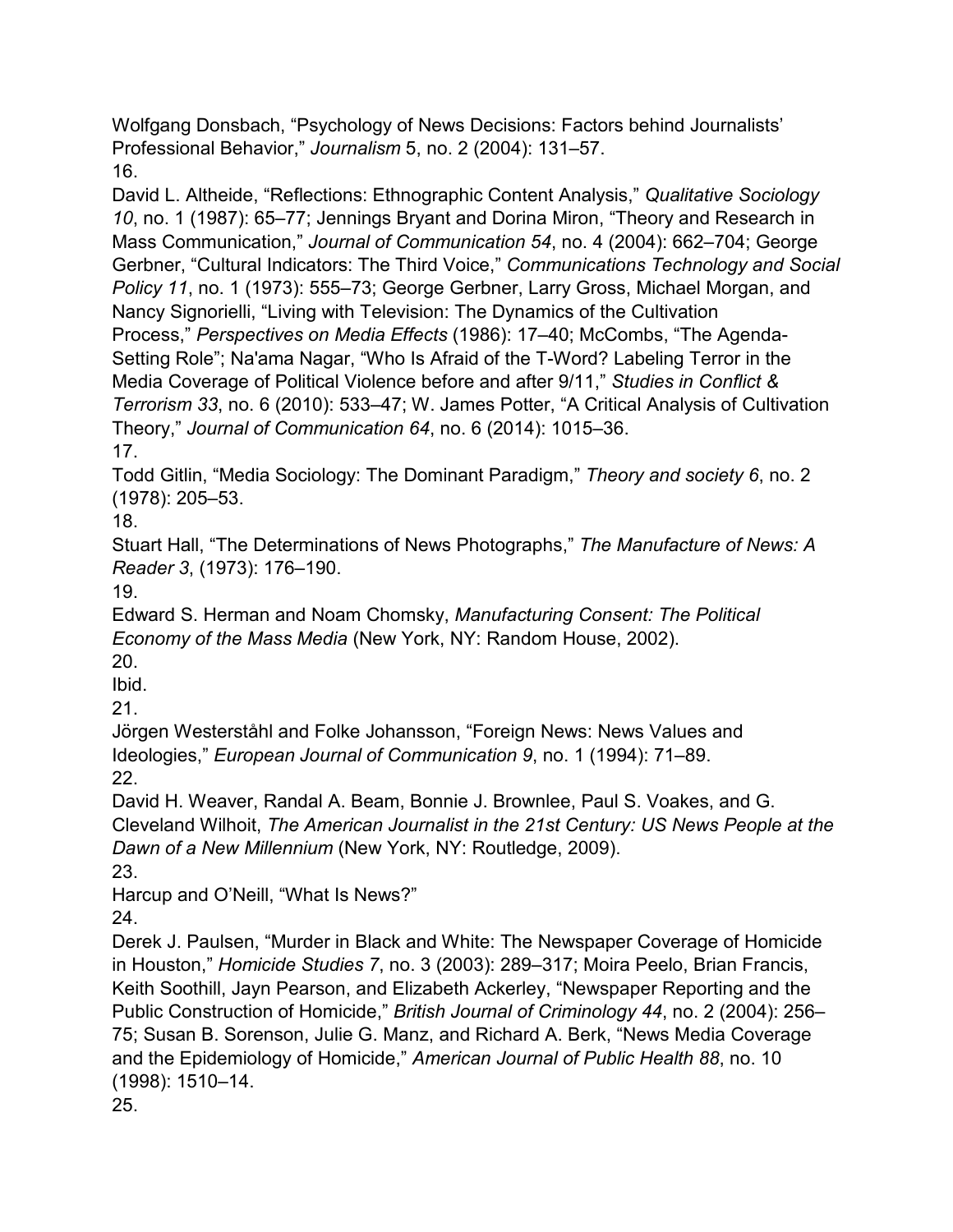John Gramlich, "5 Facts about Crime in the U.S.," accessed 2019 October 17, [http://www.pewresearch.org/fact-tank/2017/02/21/5-facts-about-crime-in-the-u-s/.](http://www.pewresearch.org/fact-tank/2017/02/21/5-facts-about-crime-in-the-u-s/) 26.

Gilliam, Iyengar, Simon, and Wright, "Crime in Black and White," 6–23; Gruenewald, Pizarro, and Chermak, "Race, Gender," 262–72; Sorenson, Manz, and Berk, "News Media Coverage," 1510–14.

27.

Lisa Graziano, Amie Schuck, and Christine Martin, "Police Misconduct, Media Coverage, and Public Perceptions of Racial Profiling: An Experiment," *Justice Quarterly 27*, no. 1 (2010): 52–76; Joel Miller and Robert C. Davis, "Unpacking Public Attitudes to the Police: Contrasting Perceptions of Misconduct with Traditional Measures of Satisfaction," *International Journal of Police Science & Management 10*, no. 1 (2008): 9–22; Ronald Weitzer and Steven A. Tuch, "Determinants of Public Satisfaction with the Police," *Police Quarterly 8*, no. 3 (2005): 279–97.

28.

Kearns, Betus, and Lemieux, "Why Do Some"; Mitnik, Freilich, and Chermak, "Post-9/11 Coverage".

29.

Chermak and Gruenewald, "The Media's Coverage of Domestic Terrorism"; Kearns, Betus, and Lemieux, "Why Do Some"; Brigitte L. Nacos, *Mass-Mediated Terrorism* (Oxford: Rowman & Littlefield, 2002).

30.

Veronica Persson, "Framing Mediated Terrorism Before and After 9/11: A Comparative Study of 'Framing' Kenya and Tanzania in 1998 and Madrid 2004 in the Swedish Broadsheet of Dagens Nyheter" (Stockholm: Stockholm University, 2004). 31.

Danielle Gilbert, "The Oxygen of Publicity: Explaining US Media Coverage of International Kidnapping," *Studies in Conflict and Terrorism* (2020): 1–22. 32.

Arva, Idris, and Pervez, "Almost All News Coverage"; Allison Betus, Erin M. Kearns, and Anthony Lemeux, "How Perpetrator Identity (Sometimes) Influences Media Framing Attacks as 'Terrorism' or 'Mental Illness'," *Communication Research* (forthcoming); Allison Betus, Erin Kearns, and Anthony Lemieux, "'Who's a Terrorist and Who's Mentally Ill? We Looked at 10 Years of New Coverage to Find Out," *Washington Post*, accessed 8 August 2019, [https://www.washingtonpost.com/politics/2019/08/08/whos](https://www.washingtonpost.com/politics/2019/08/08/whos-terrorist-whos-mentally-ill-we-looked-years-news-coverage-find-out/)[terrorist-whos-mentally-ill-we-looked-years-news-coverage-find-out/;](https://www.washingtonpost.com/politics/2019/08/08/whos-terrorist-whos-mentally-ill-we-looked-years-news-coverage-find-out/) Mitnik, Freilich, and Chermak, "Post-9/11 Coverage," 161–85; Powell, "Framing Islam," 90–112. 33.

Arva, Idris, and Pervez, "Almost All News Coverage"; Mitnik, Freilich, and Chermak, "Post-9/11 Coverage"; Powell, "Framing Islam." 34.

Betus, Kearns, and Lemieux, "How Perpetrator Identity."; Betus, Kearns, and Lemieux, "Who's a Terrorist."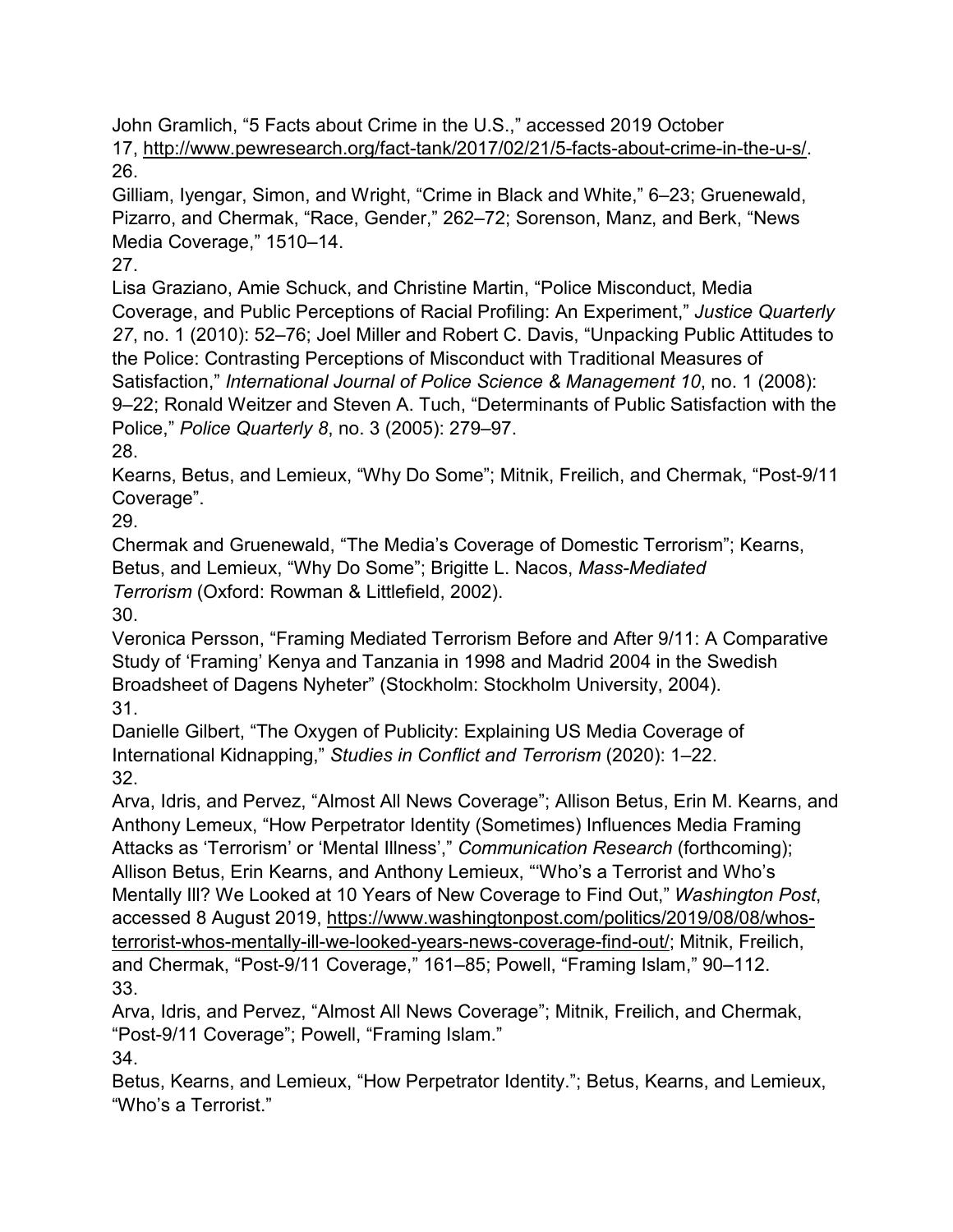35.

Gade, Card, Drier, and Smith, "What Counts as Terrorism?"

36.

Solomon, Greenberg, and Pyszczynski, *The Worm at the Core.*

37.

John C. Turner and Henri Tajfel, "The Social Identity Theory of Intergroup Behavior," *Psychology of Intergroup Relations 5* (1986): 7–24.

38.

Dominic Abrams and Michael A. Hogg, "Comments on the Motivational Status of Self‐ Esteem in Social Identity and Intergroup Discrimination," *European Journal of Social Psychology 18*, no. 4 (1988): 317–34.

39.

Ibid.

40.

Herbert J. Gans, *Deciding What's News: A Study of CBS Evening News, NBC Nightly News, Newsweek, and Time* (Chicago, IL: Northwestern University Press, 2004); L. Paul Husselbee and Larry Elliott, "Looking beyond Hate: How National and Regional Newspapers Framed Hate Crimes in Jasper, Texas, and Laramie,

Wyoming," *Journalism & Mass Communication Quarterly 79*, no. 4 (2002): 833–52. 41.

Husselbee and Elliott, "Looking beyond Hate."

42.

Gans, *Deciding What's News*; Husselbee and Elliott, "Looking beyond Hate."

43.

Donald Black, *The Behavior of Law* (Bingley, UK: Emerald Group Publishing, 1976). 44.

Ibid, p. 3.

45.

Ibid.

46.

Ibid.

47.

Ibid, p. 48. 48.

Ibid, p. 48.

49.

Altheide, "Reflections," 65–77; Bryant and Miron, "Theory and Research"; Gerbner, "Cultural Indicators," 555–73; Gerbner, Gross, Morgan, and Signorielli, "Living with Television," 17–40; McCombs, "The Agenda-Setting Role"; Nagar, "Who Is Afraid of the T-Word?" 533–47; Potter, "A Critical Analysis of Cultivation Theory," 1015–36. 50.

Altheide, "Reflections"; Bryant and Miron, "Theory and Research in Mass Communication"; Gerbner, "Cultural Indicators"; Gerbner, Gross, Morgan, and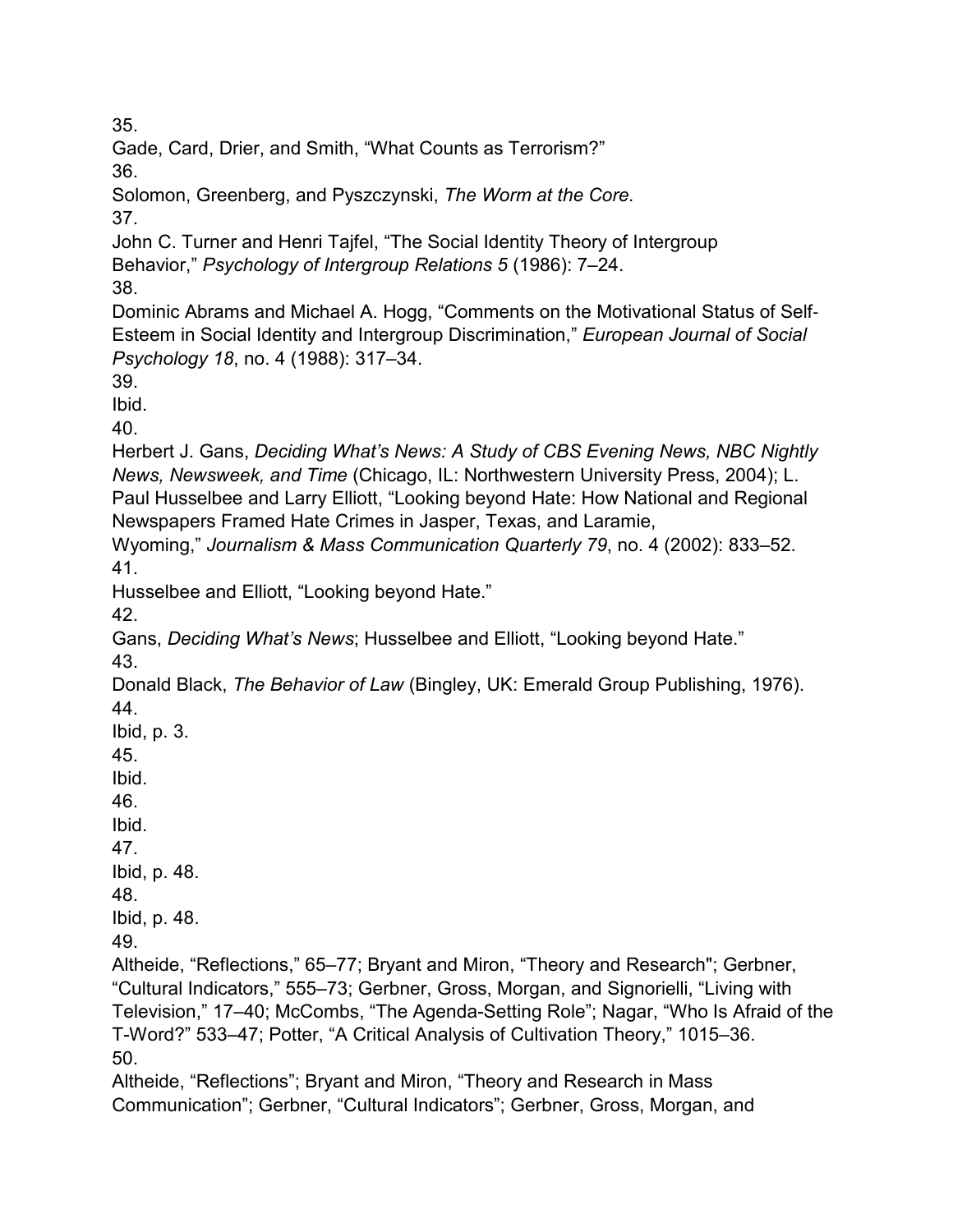Signorielli, "Living with Television"; McCombs, "The Agenda-Setting Role"; Nagar, "Who Is Afraid of the T-Word?"; Potter, "A Critical Analysis of Cultivation Theory." 51.

Gilliam, Iyengar, Simon, and Wright, "Crime in Black and White," 6–23; Gruenewald, Pizarro, and Chermak, "Race, Gender," 262–72; Sorenson, Manz, and Berk, "News Media Coverage," 1510–14.

52.

Evelyn Alsultany, *Arabs and Muslims in the Media: Race and Representation after 9/11* (New York, NY: NYU Press, 2012); Dixon and Williams, "The Changing Misrepresentation," 24–39; Silva and Capellan, "The Media's Coverage," 77–97; Jack G. Shaheen, "Reel Bad Arabs: How Hollywood Vilifies a People," *The Annals of the American Academy of Political and Social Science 588*, no. 1 (2003): 171–93; Gilliam, Iyengar, Simon, and Wright, "Crime in Black and White," 6–23; Gruenewald, Pizarro, and Chermak, "Race, Gender," 262–72; Sorenson, Manz, and Berk, "News Media Coverage," 1510–14; Khalid Sultan, "Linking Islam with Terrorism: A Review of the Media Framing since 9/11," *Global Media Journal: Pakistan Edition 9*, no. 2 (2016): 1– 10.

53.

Franklin D. Gilliam Jr. and Shanto Iyengar, "Prime Suspects: The Impact of Local Television News on Attitudes about Crime and Race," *American Journal of Political Science 44*, no. 3 (2000): 560–73; Powell, "Framing Islam," 90–112. 54.

Solomon, Greenberg, and Pyszczynski, *The Worm at the Core.* 55.

Kearns, Betus, and Lemieux, "Why Do Some," 985–1022; Mitnik, Freilich, and Chermak, "Post-9/11 Coverage," 161–85.

56.

Connor Huff and Joshua D. Kertzer, "How the Public Defines Terrorism," *American Journal of Political Science 62*, no. 1 (2018): 55–71.

57.

Kearns, Betus, and Lemieux, "Why Do Some," 985–1022.

58.

Betus, Kearns, and Lemieux, "How Perpetrator Identity."; Betus, Kearns, and Lemieux, "Who's a Terrorist."

59.

Cynthia Barnett‐Ryan and James J. Nolan, "Impact of State UCR Policy and Procedures on Bias Crime Reporting," *Criminal Justice Studies 18*, no. 4 (2005): 305– 19.

60.

Travis Linnemann, "Mad Men, Meth Moms, Moral Panic: Gendering Meth Crimes in the Midwest," *Critical Criminology 18*, no. 2 (2010): 95–110; Barbara J. Wilson, Nicole Martins, and Amy L. Marske, "Children's and Parents' Fright Reactions to Kidnapping Stories in the News," *Communication Monographs 72*, no. 1 (2005): 46–70.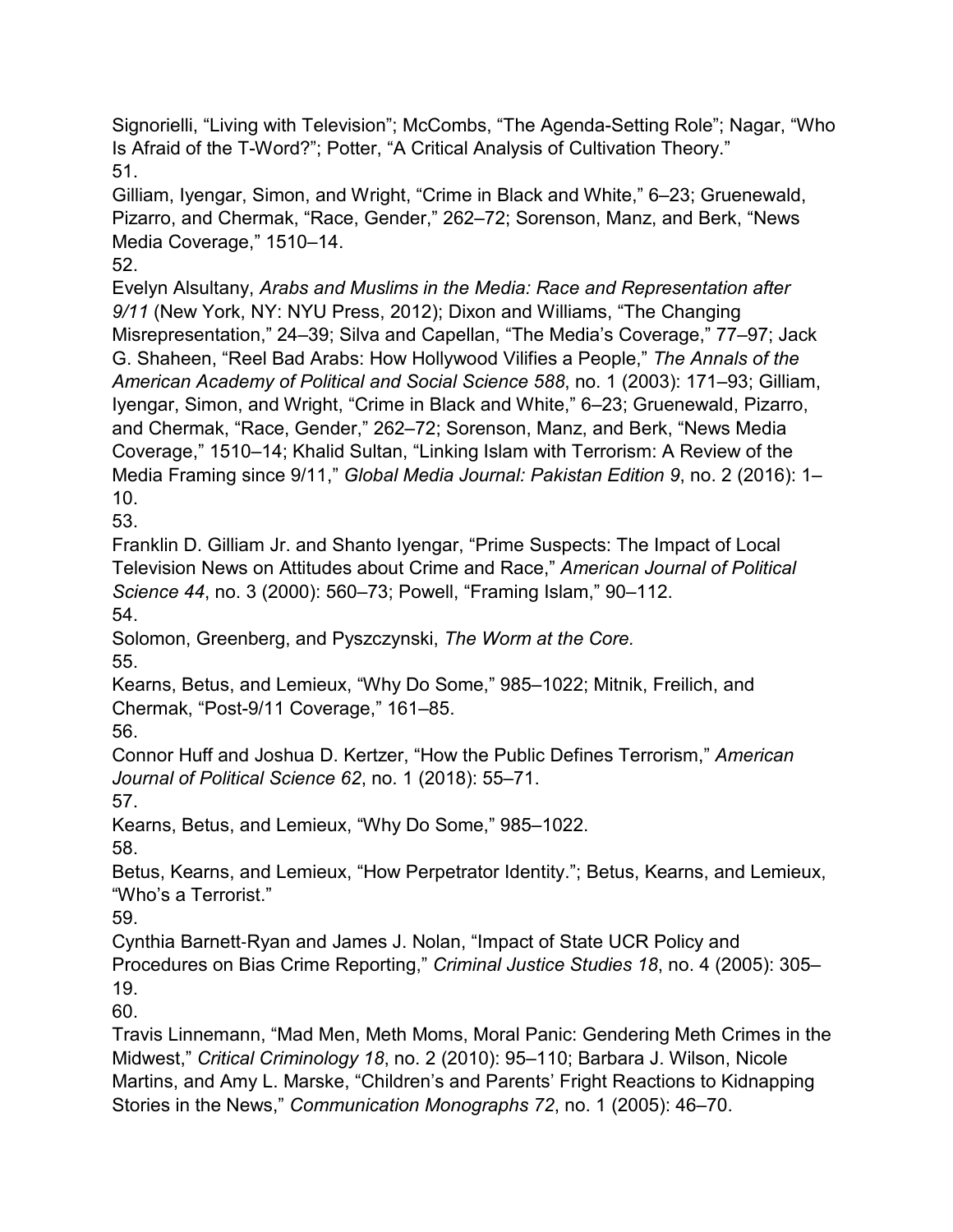61.

We coded acts ("terrorism") and actors ("terrorist") separately but collapse these codes for analyses of media framing.

62.

Klaus Krippendorff, "Reliability in Content Analysis: Some Common Misconceptions and Recommendations," *Human Communication Research 30*, no. 3 (2004): 411–33. 63.

Ibid.

64.

Krippendorff, "Reliability in Content Analysis," 411–33.

65.

See [Online Appendix A](https://doi.org/10.1080/1057610X.2020.1830573) for the correlation matrix among independent variables by both incident [\(Table A2\)](https://doi.org/10.1080/1057610X.2020.1830573) and article [\(Table A3\)](https://doi.org/10.1080/1057610X.2020.1830573).

66.

As shown in [Appendix C, Table C1,](https://doi.org/10.1080/1057610X.2020.1830573) white perpetrated attacks receive significantly less coverage than non-white perpetrated attacks when the reference category is switched from unknown perpetrator to non-white perpetrator. For consistently with the later hypotheses tests on media framing, we report models with the reference category as unknown perpetrator in text.

67.

Persson, "Framing Mediated Terrorism Before and After 9/11"; Gilbert, "The Oxygen of Publicity."

68.

Gade, Card, Drier, and Smith, "What Counts as Terrorism?"

69.

Paulsen, "Murder in Black and White," 289–317; Peelo, Francis, Soothill, Pearson, and Ackerley, "Newspaper Reporting," 256–75; Sorenson, Manz, and Berk, "News Media Coverage," 1510–14.

70.

Franklin D. Gilliam Jr., Shanto Iyengar, Adam Simon, and Oliver Wright, "Crime in Black and White: The Violent, Scary World of Local News," *Harvard International Journal of Press/Politics 1*, no. 3 (1996): 6–23; Jeff Gruenewald,, Jesenia Pizarro, and Steven M. Chermak, "Race, Gender, and the Newsworthiness of Homicide Incidents," *Journal of Criminal Justice 37*, no. 3 (2009): 262–72; Sorenson, Manz, and Berk, "News Media Coverage," 1510–14.

71.

Black's (1976).

72.

Gans, *Deciding What's News*; Husselbee and Elliott, "Looking beyond Hate," 833–52. 73.

Dixon, "Black Criminals and White Officers," 270–91; Dixon, "Good Guys," 775–92; Dixon and Linz, "Overrepresentation and Underrepresentation," 131–54; Dixon and